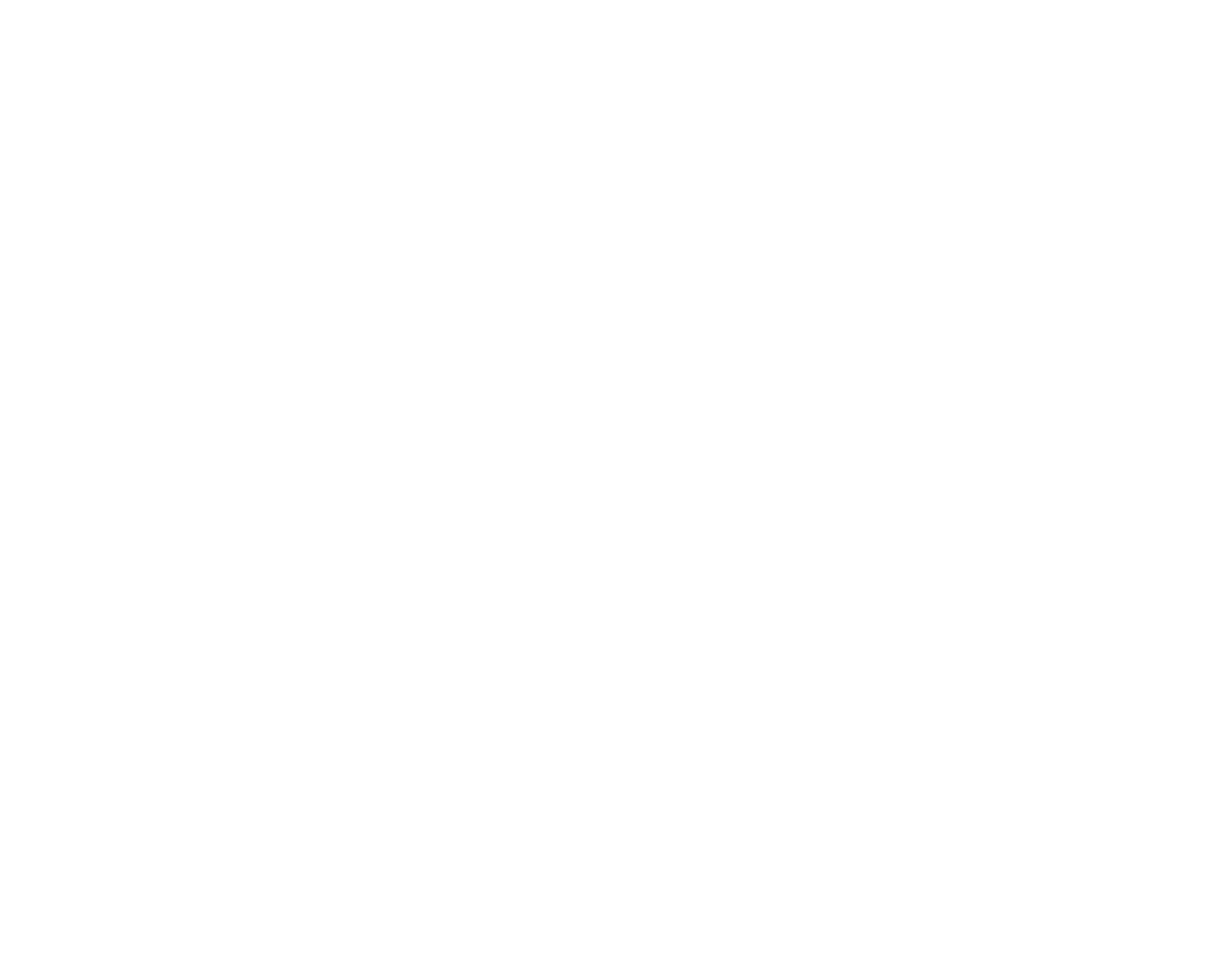# **BRIDGE PRESERVATION PROGRAM & BRIDGE PAINTING**

**DESCRIPTION:** The Bridge Preservation Program provides for the preservation of over 1,300 bridge structures statewide. Bridges identified for bridge painting; bridge scour; bridge deck preservation; and underwater bridge repairs are addressed through this program. Structure deficiencies are minimized through rehabilitation projects that enhance the longevity of these bridges. As individual bridge projects are identified, they are then listed as separate projects in the capital program.

**JUSTIFICATION:** The bridge priority rating system is based on deficiency ratings, which are updated annually to target specific bridges for repair/rehabilitation/construction.

| County:                     | Statewide                      |
|-----------------------------|--------------------------------|
| <b>Municipality:</b>        |                                |
| <b>Funding Program:</b>     | Road System - Bridges          |
| <b>Functional Category:</b> | Preservation                   |
| <b>Year Initiated:</b>      | FY 1993 (various name changes) |

| <b>Project Title</b>           | Phase   | <b>Prior Year Exp</b> | <b>FY16</b> | <b>FY16</b> | <b>FY16</b> | <b>FY17</b> | <b>IFY17</b>     | <b>FY17</b>      | <b>FY18</b> | <b>IFY18</b>     | <b>FY18</b> | <b>FY19</b> | <b>FY19</b>            | <b>FY19</b> | Total          | <b>OUTYEARS</b> |
|--------------------------------|---------|-----------------------|-------------|-------------|-------------|-------------|------------------|------------------|-------------|------------------|-------------|-------------|------------------------|-------------|----------------|-----------------|
|                                |         | thru FY15             | State       | l Fed       | Other       | State       | l Fed            | Other            | State       | l Fed            | Other       | State       | l Fed                  | Other       |                | FY 20-21        |
| <b>Bridge Painting Program</b> |         | 0.0                   | 0.OI        | 0.01        | 0.0         | 0.OI        | 3,000.0          | 0.01             |             | $0.0$ 2.000.0    | 0.0         | 400.0       | 1.600.0                | 0.0         | 7.000.0        | 4,000.0         |
| <b>Bridge Preservation</b>     | Program | 0.0                   | 69.0        | 276.0       | 0.0         |             | 1,025.0 10,600.0 | 0.0 <sub>l</sub> |             | 2,900.0 11,600.0 |             |             | $0.0$ 5,000.0 15,140.0 |             | $0.0$ 46,610.0 | 64,000.0        |
| Program                        | Funding |                       |             |             |             |             |                  |                  |             |                  |             |             |                        |             |                |                 |
| lTotal                         |         | 0.0                   | 69.0        | 276.0       | 0.OI        |             | 1.025.0 13.600.0 | 0.0 <sub>l</sub> |             | 2,900.0 13,600.0 |             |             | $0.0$ 5,400.0 16,740.0 |             | $0.0$ 53.610.0 | 68,000.0        |

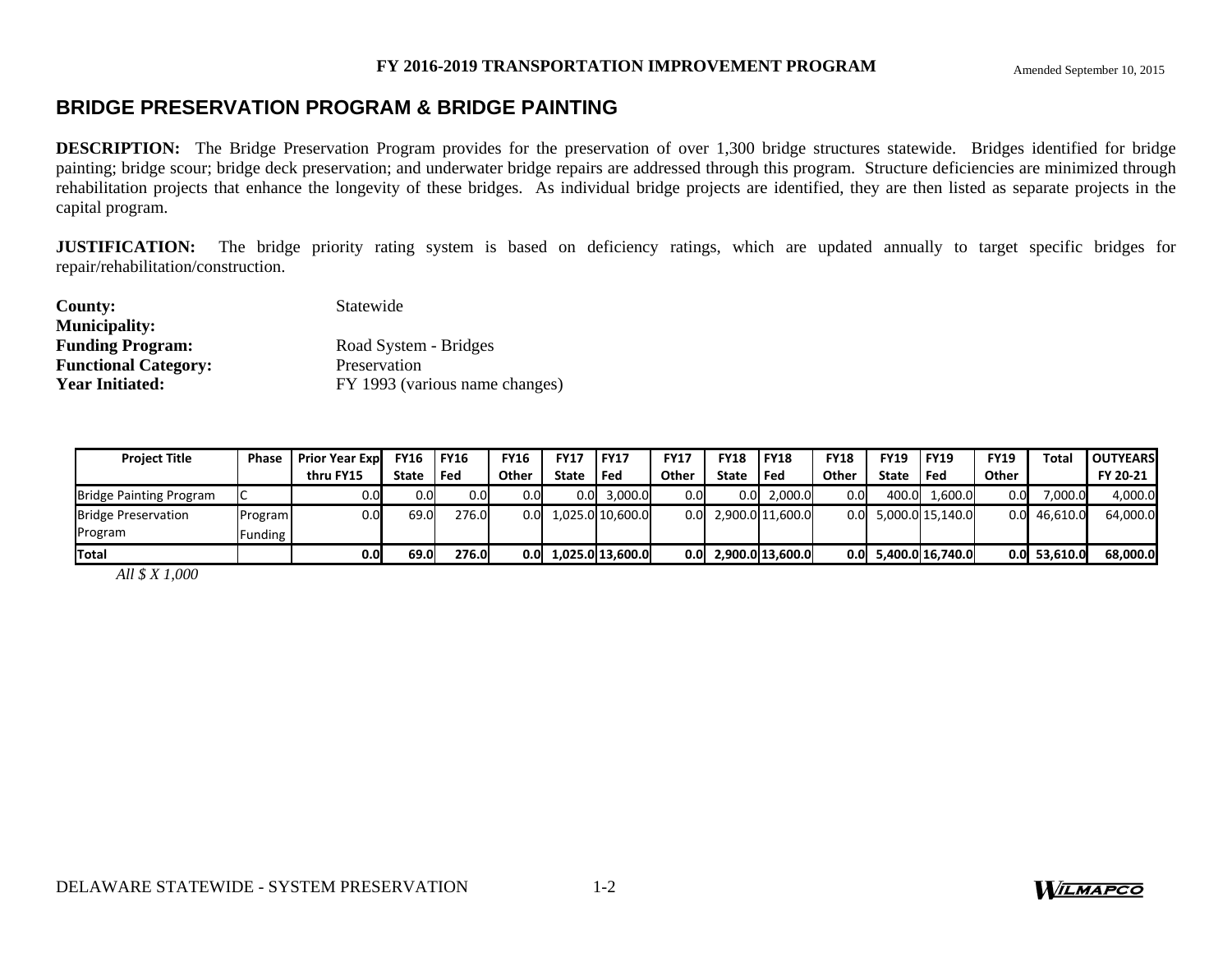# **COMMUNITY TRANSPORTATION FUND**

**DESCRIPTION:** Funding is designated by individual legislators for specific transportation-related projects.

**JUSTIFICATION:** This fund permits individual legislators to address small transportation projects that may not meet department priorities.

| <b>County:</b>              | Statewide                                                             |
|-----------------------------|-----------------------------------------------------------------------|
| <b>Municipality:</b>        |                                                                       |
| <b>Funding Program:</b>     | Grants and Allocations – Community Transportation Fund                |
| <b>Functional Category:</b> | Preservation                                                          |
| <b>Year Initiated:</b>      | FY 1996 (formerly Suburban Streets and Drainage/Suburban Street Fund) |

| <b>Project Title</b>             | <b>Phase</b>   | Prior              | Yearl | <b>FY16</b>  | l FY16 | <b>FY16</b> | <b>FY17</b>  | <b>IFY17</b>     | <b>FY17</b> | <b>FY18</b>  | <b>FY18</b> | <b>FY18</b> | <b>FY19</b>  | <b>FY19</b>      | <b>FY19</b> | Total        | <b>OUTYEARS</b> |
|----------------------------------|----------------|--------------------|-------|--------------|--------|-------------|--------------|------------------|-------------|--------------|-------------|-------------|--------------|------------------|-------------|--------------|-----------------|
|                                  |                | Exp<br><b>FY15</b> | thrul | State        | l Fed  | Other       | State        | l Fed            | Other       | State        | l Fed       | Other       | State        | l Fed            | Other       |              | FY 20-21        |
| Community Transportation Program |                |                    |       | 0.0 16,750.0 | 0.0    |             | 0.0 16,750.0 | 0.0              |             | 0.0 16,750.0 | 0.0         |             | 0.0 16,750.0 | 0.0 <sub>l</sub> | 0.0         | 67,000.0     | 33,500.0        |
| Program                          | <b>Funding</b> |                    |       |              |        |             |              |                  |             |              |             |             |              |                  |             |              |                 |
| <b>Total</b>                     |                |                    |       | 0.0 16.750.0 | 0.0    |             | 0.0 16.750.0 | 0.0 <sub>l</sub> |             | 0.0 16,750.0 | 0.0         |             | 0.0 16.750.0 | 0.0 <sub>l</sub> |             | 0.0 67.000.0 | 33,500.0        |

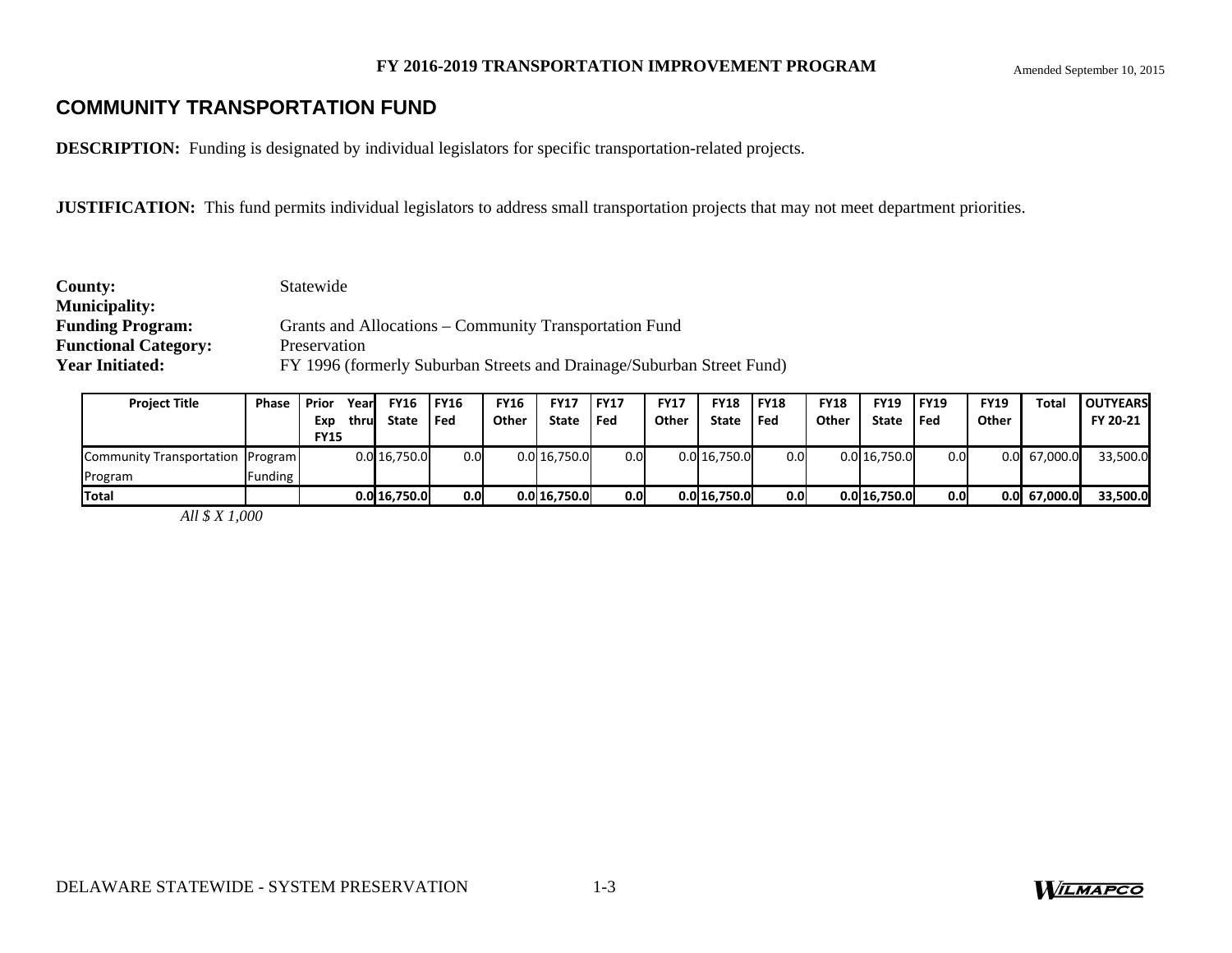### Amended September 10, 2015

# **DAM PRESERVATION PROGRAM**

**DESCRIPTION:** Provides emergency planning, monitoring, engineering, and maintenance repairs to state owned dams in partnership with DNREC/DelDOT

**JUSTIFICATION:** Protects communities and infrastructure.

**County:** Statewide **Municipality: Functional Category:** Preservation Year Initiated: FY 2015

**Funding Program:** Road Systems-Bridge



| <b>Project Title</b>                | <b>Phase</b>   | <b>Prior Year Exp</b> | <b>FY16</b> | <b>FY16</b>      | <b>FY16</b>      | <b>FY17</b>  | <b>FY17</b>      | <b>FY17</b>      | <b>FY18</b> | FY18             | <b>FY18</b> | <b>FY19</b>   | <b>FY19</b> | <b>FY19</b> | <b>Total</b> | <b>OUTYEARS</b> |
|-------------------------------------|----------------|-----------------------|-------------|------------------|------------------|--------------|------------------|------------------|-------------|------------------|-------------|---------------|-------------|-------------|--------------|-----------------|
|                                     |                | thru FY15             | State       | Fed              | Other            | <b>State</b> | Fed              | Other            | State       | l Fed            | Other       | <b>State</b>  | Fed         | Other       |              | FY 20-21        |
| Dam Preservation Program Program    | <b>Funding</b> | 0.0                   | 1,321.0     | 0.01             | 0.0              | 750.0        | $0.0\,$          | 1,000.0          | 750.0       | 0.0              | 0.OI        | 1,750.0       | 0.0         | 0.0         | 5,571.0      | 1,500.0         |
| Statewide Dam H&H<br>Analyses, FY15 | <b>IPE</b>     | 168.4                 | 46.0        | 0.0 <sub>l</sub> | 0.01             | 0.0          | 0.0 <sub>l</sub> | 0.0 <sub>l</sub> | 0.0         | 0.0              | 0.01        | 0.0           | 0.0         | 0.0         | 46.0         | 0.0             |
| Statewide Dam H&H<br>Analyses, FY16 | <b>IPE</b>     | 0.0                   | 280.0       | 0.0 <sub>l</sub> | 0.01             | 32.0         | 0.0 <sub>l</sub> | 0.0              | 0.0         | 0.0              | 0.01        | 0.0           | 0.0         | 0.0         | 312.0        | 0.0             |
| <b>Total</b>                        |                | 168.4                 | 1,647.0     | 0.01             | 0.0 <sub>l</sub> | 782.0        | 0.0              | 1,000.0          | 750.0       | 0.0 <sub>l</sub> |             | $0.0$ 1,750.0 | 0.0         | 0.0         | 5,929.0      | 1,500.0         |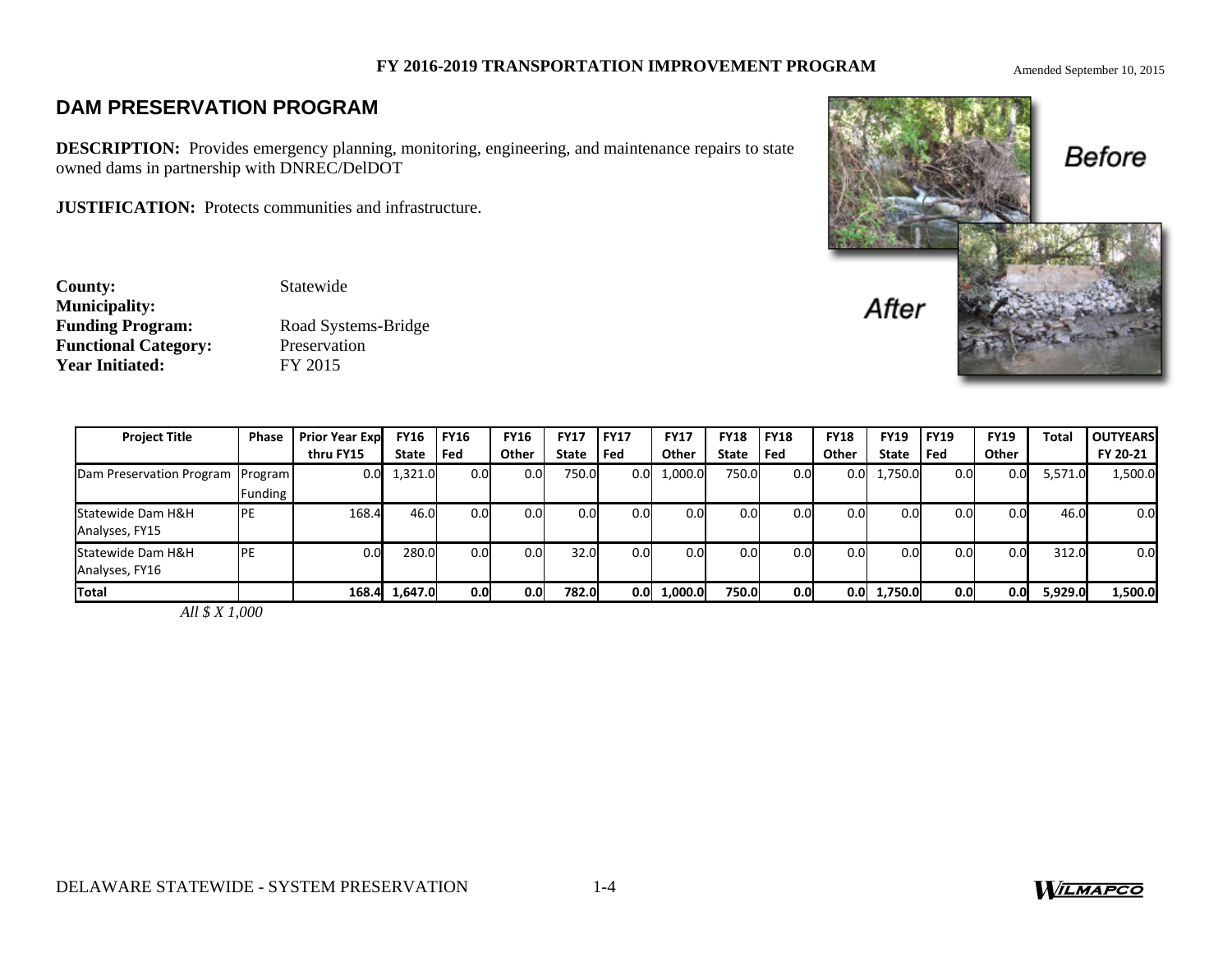Amended September 10, 2015

# **EQUIPMENT**

**DESCRIPTION:** Systematic equipment replacement program for long-life light and heavy equipment used by the department to carry out maintenance and construction jobs. Graders, front-end loaders, rollers, dump street sweepers, four-wheel drive vehicles, pickup trucks and sewer flushers are typical pieces of equipment.

**JUSTIFICATION:** As equipment age increases, the maintenance costs for capital assets tend to rise. A assets near the end of their useful lives, maintenance costs and asset reliability can become prohibitive. reality has given rise to the concept of economic life, or the age beyond which it is more economical to an asset than it is to continue to maintain it. This is a common management practice in private industry.

**County:** Statewide **Municipality: Functional Category:** Preservation<br> **Preservation**<br> **Preservation**<br> **Preservation**<br> **Preservation Year Initiated:** 

**Funding Program:** Support Systems – Heavy Equipment

| used by<br>trucks,<br>ent.<br>s these<br>This<br>$\ddot{\phantom{a}}$<br>replace |                     |   | w |
|----------------------------------------------------------------------------------|---------------------|---|---|
|                                                                                  | $-$ 1066 $0N$<br>电阻 | 蛔 |   |

| <b>Project Title</b>            | Phase     | <b>Prior Year Exp</b> | <b>FY16 FY16</b> |                  | <b>FY16</b> | <b>FY17</b>  | <b>FY17</b> | <b>FY17</b> | <b>FY18</b>  | <b>FY18</b>      | <b>FY18</b> | <b>FY19</b>  | <b>FY19</b>      | <b>FY19</b> | Total        | <b>OUTYEARS</b> |
|---------------------------------|-----------|-----------------------|------------------|------------------|-------------|--------------|-------------|-------------|--------------|------------------|-------------|--------------|------------------|-------------|--------------|-----------------|
|                                 |           | thru FY15             | State Fed        |                  | Other       | State        | l Fed       | Other       | <b>State</b> | l Fed            | Other       | <b>State</b> | Fed              | Other       |              | FY 20-21        |
| Heavy Equipment Program Program |           |                       | $0.0$ 20,000.0   | 0.01             |             | 0.0 10,000.0 | 0.0         |             | 0.010.000.0  | 0.01             |             | 0.0 10,000.0 | 0.0              | 0.0         | 50,000.0     | 20,000.0        |
|                                 | Funding   |                       |                  |                  |             |              |             |             |              |                  |             |              |                  |             |              |                 |
| <b>ITotal</b>                   |           |                       | $0.0$ 20.000.0   | 0.0 <sub>l</sub> |             | 0.0110,000.0 | 0.0         |             | 0.0 10.000.0 | 0.0 <sub>l</sub> |             | 0.0110.000.0 | 0.0 <sub>l</sub> |             | 0.0 50.000.0 | 20,000.0        |
|                                 | 111477200 |                       |                  |                  |             |              |             |             |              |                  |             |              |                  |             |              |                 |

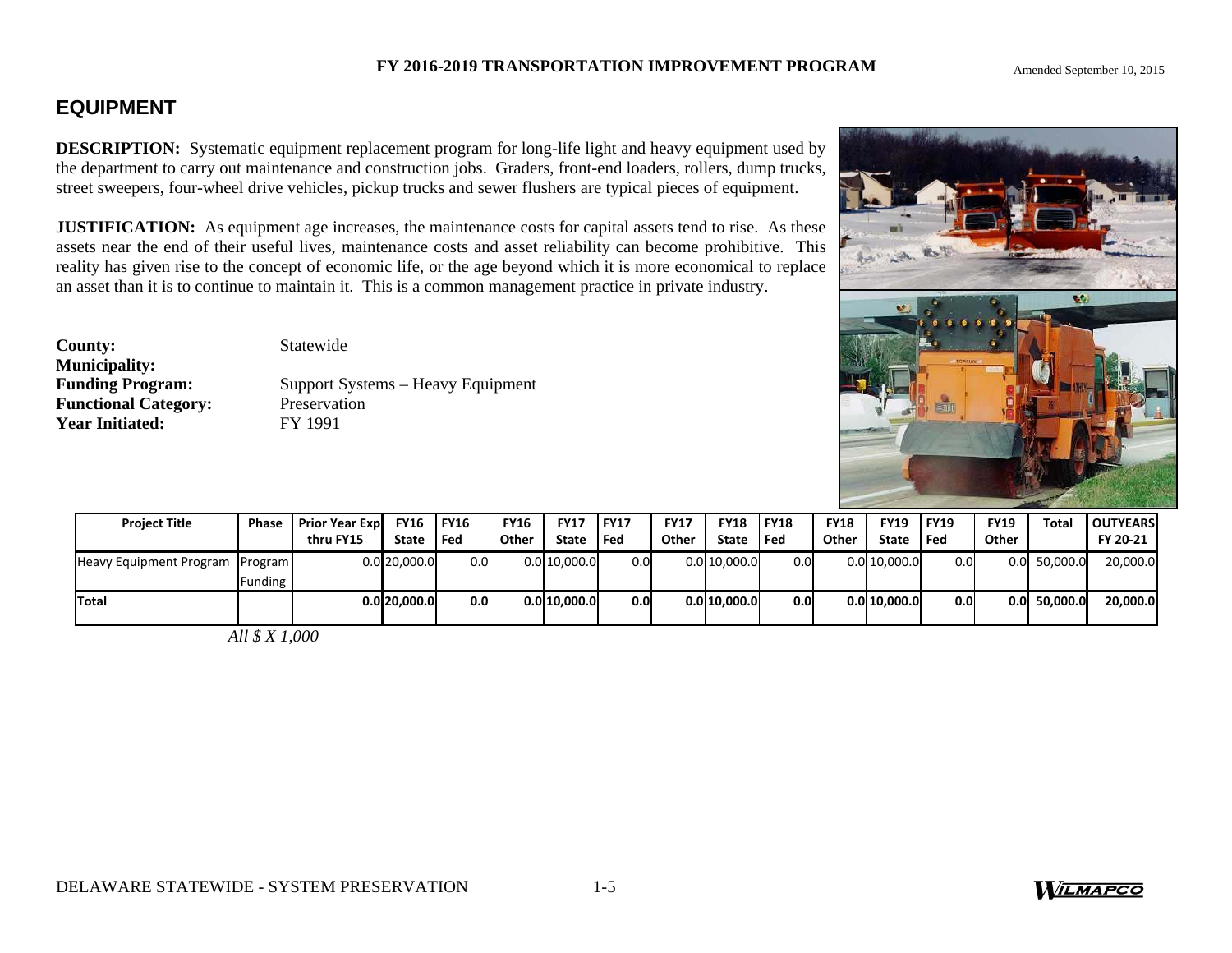# **MATERIALS AND MINOR CONTRACTS**

**DESCRIPTION:** Examples of capital repairs and minor improvements that would be funded by this program include minor turn lanes at intersections, concrete pavement repairs, repair/replacement of curbs, gutters and sidewalks, traffic control devices (including those necessary for pedestrian, transit and bicycle access), rotomilling, crossover modifications, guardrail installations, and drainage improvements. Annual unit price contracts are issued for various types of work to quickly address specific needs as they are identified. These are projects and programs, which require no acquisition of right-of-way, minimal design, and any location and/or environmental studies or permits. Other improvements include necessary replacements of sign structures, high mast lighting, and traffic signal supports replacements that are identified.

**National Pollutant Discharge Elimination System (NPDES):** Entities operating stormwater discharge systems in northern Delaware, must meet the requirements of the Federal Water Pollution Control Act (FCWA) with regard to discharges from these systems into federally protected waterways. Most of the requirements relating to satisfying this mandate relate to the proper maintenance and operation of the existing stormwater discharge system.

**JUSTIFICATION:** Funding is provided to address minor capital problems throughout the year at the maintenance district level.

| <b>County:</b>              | Statewide           |
|-----------------------------|---------------------|
| <b>Municipality:</b>        |                     |
| <b>Funding Program:</b>     | Road System - Other |
| <b>Functional Category:</b> | Preservation        |
| <b>Year Initiated:</b>      | FY 1996             |

| <b>Project Title</b>       | <b>Phase</b>   | <b>Prior</b> | Yearl | <b>FY16</b>  | <b>FY16</b>      | <b>FY16</b> | <b>FY17</b> | <b>FY17</b>      | <b>FY17</b> | <b>FY18</b>  | <b>FY18</b> | <b>FY18</b> | <b>FY19</b>   | <b>FY19</b> | <b>FY19</b> | Total    | <b>OUTYEARS</b> |
|----------------------------|----------------|--------------|-------|--------------|------------------|-------------|-------------|------------------|-------------|--------------|-------------|-------------|---------------|-------------|-------------|----------|-----------------|
|                            |                | Exp          | thrul | <b>State</b> | Fed              | Other       | State       | l Fed            | Other       | <b>State</b> | l Fed       | Other       | State         | Fed         | Other       |          | FY 20-21        |
|                            |                | <b>FY15</b>  |       |              |                  |             |             |                  |             |              |             |             |               |             |             |          |                 |
| <b>Materials and Minor</b> | Program        |              | 0.0   | 7,309.7      | 0.0              | 0.01        | 8,000.0     | 0.0              | 0.01        | 8,000.0      | 0.01        | 0.0         | 8,000.0       | 0.01        | 0.0         | 31,309.7 | 16,000.0        |
| <b>Contracts</b>           | <b>Funding</b> |              |       |              |                  |             |             |                  |             |              |             |             |               |             |             |          |                 |
| <b>Total</b>               |                |              | 0.0   | 7,309.7      | 0.0 <sub>l</sub> | 0.01        | 8,000.0     | 0.0 <sub>l</sub> | 0.01        | 8.000.0      | 0.01        |             | $0.0$ 8,000.0 | 0.01        | 0.01        | 31,309.7 | 16,000.0        |
|                            |                |              |       |              |                  |             |             |                  |             |              |             |             |               |             |             |          |                 |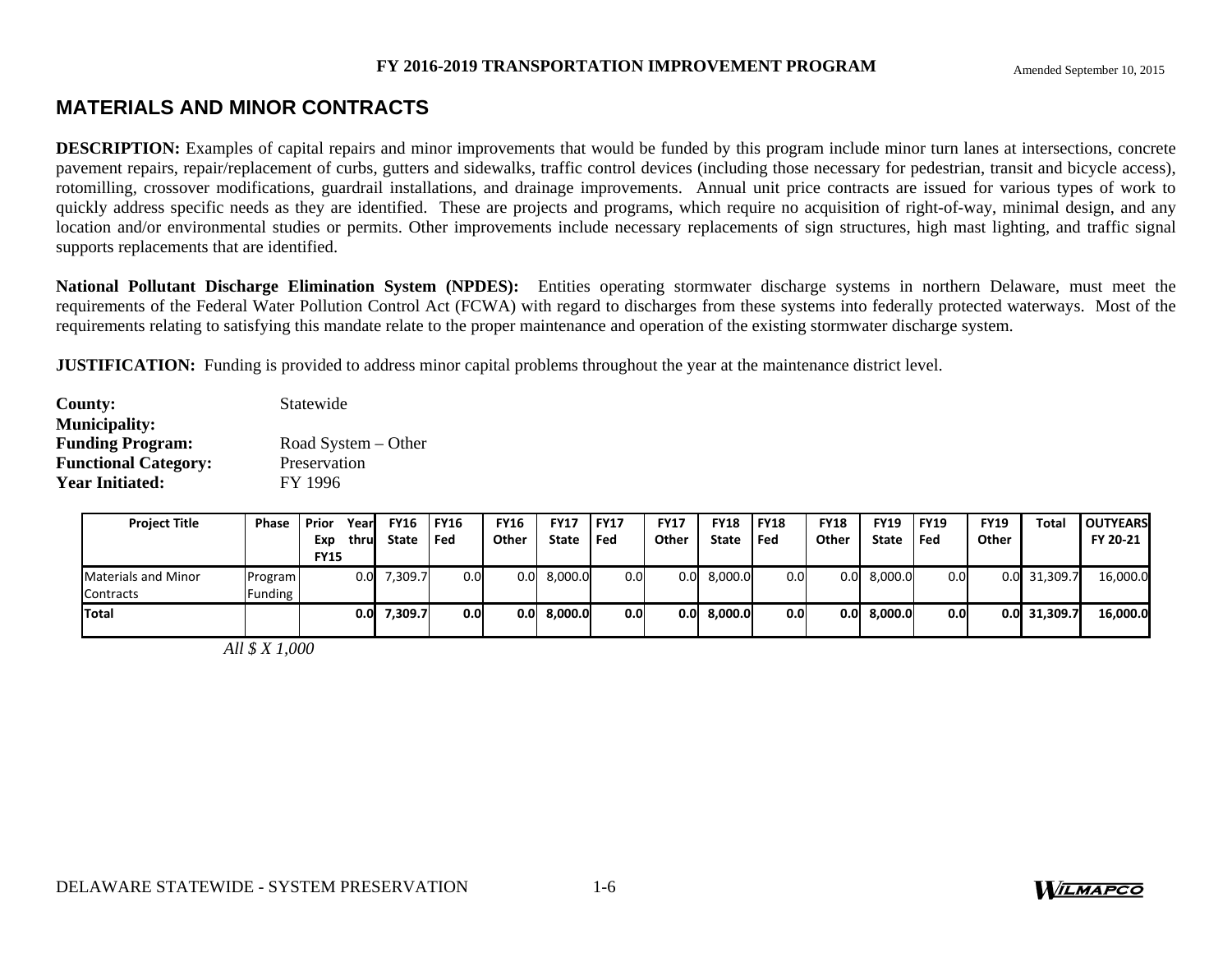# **MUNICIPAL STREET AID**

**DESCRIPTION:** Grants are provided to municipalities to maintain municipal streets and assist in meeting other transportation related needs. These grants are based on population and street mileage for the preceding fiscal year.

**JUSTIFICATION:** To support our municipalities and maintain and improve their public assets.

| County:                     | Statewide                                     |
|-----------------------------|-----------------------------------------------|
| <b>Municipality:</b>        |                                               |
| <b>Funding Program:</b>     | Grants and Allocations – Municipal Street Aid |
| <b>Functional Category:</b> | Preservation                                  |
| <b>Year Initiated:</b>      | FY 1996                                       |

| <b>Project Title</b>        | Phase              | <b>Prior Year Expl</b> | <b>FY16</b> | <b>FY16</b> | <b>FY16</b>      | <b>FY17</b> | <b>FY17</b> | <b>FY17</b> | <b>FY18</b> | <b>FY18</b>      | <b>FY18</b> | <b>FY19</b>   | <b>IFY19</b> | <b>FY19</b>      | Total    | <b>OUTYEARS</b> |
|-----------------------------|--------------------|------------------------|-------------|-------------|------------------|-------------|-------------|-------------|-------------|------------------|-------------|---------------|--------------|------------------|----------|-----------------|
|                             |                    | thru FY15              | State       | Fed         | Other            | State       | Fed         | Other       | State       | l Fed            | Other       | State         | l Fed        | Other            |          | FY 20-21        |
| <b>Municipal Street Aid</b> | Program<br>Funding | 4.000.0                | 5.000.0     | 0.0         | 0.0              | 5,000.0     | 0.0         | 0.01        | 5,000.0     | 0.0 <sub>l</sub> |             | $0.0$ 5,000.0 | 0.0          | 0.0              | 20,000.0 | 10,000.0        |
| Total                       |                    | 4.000.0 <b>1</b>       | 5,000.0     | 0.0         | 0.0 <sub>l</sub> | 5.000.0     | 0.0         | 0.0         | 5,000.0     | 0.01             |             | $0.0$ 5.000.0 | 0.0          | 0.0 <sub>l</sub> | 20.000.0 | 10.000.0        |

*All \$ x 1,000* 

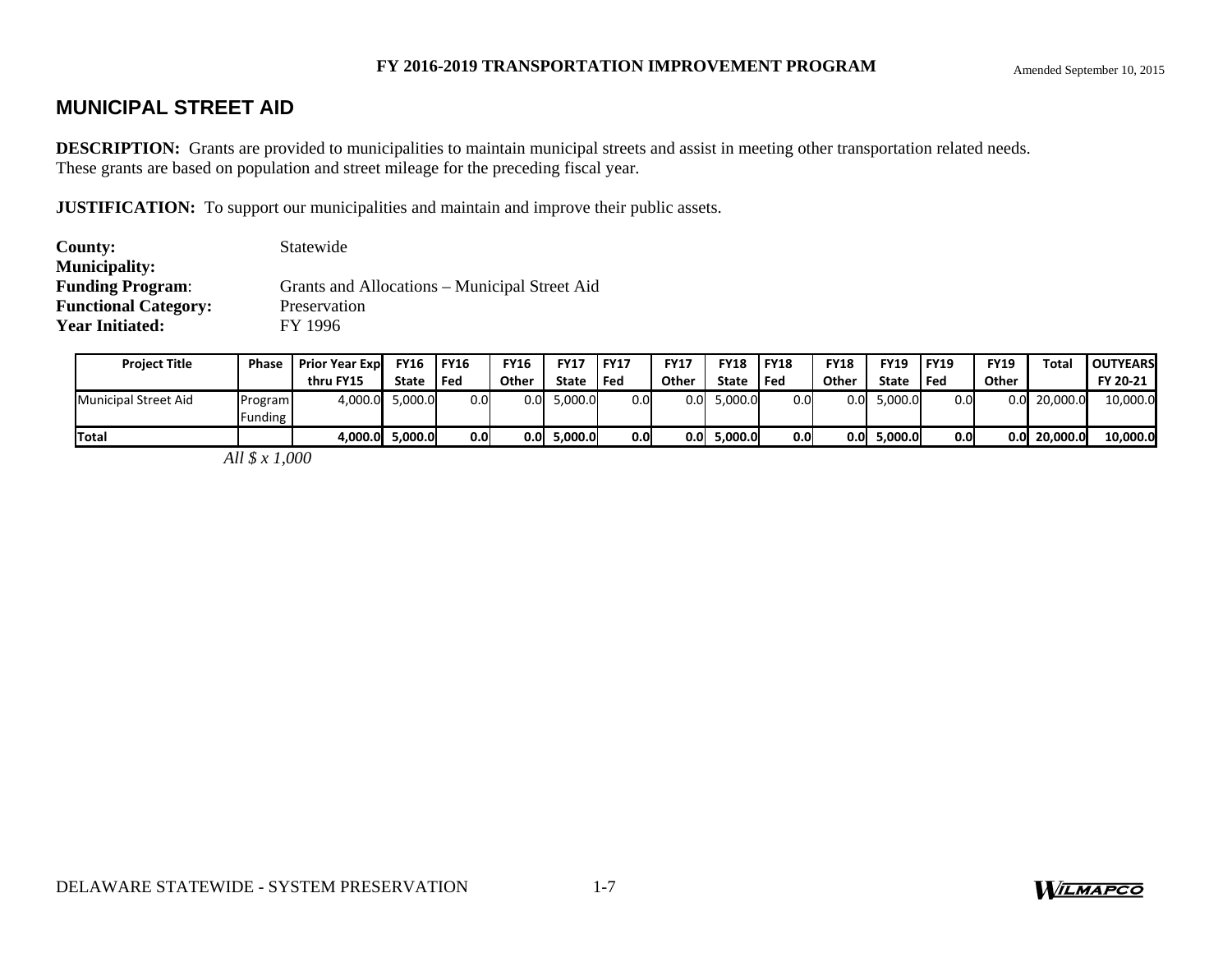# **PAVING AND REHABILITATION PROGRAM**

**DESCRIPTION:** This program consists of major pavement rehabilitation and pavement resurfacing of state maintained roadways (except for the Community Transportation Fund program). Specific locations are determined after each spring's inspection and paired with new technologies to gain efficiencies.

ꀀ**JUSTIFICATION:** These projects are necessary in order to maintain a road inventory that does not become deficient and to improve deteriorating pavement **JUSTIFICATION:** These projects are necessary in order to maintain a road inventory that does not become deficient and to improve deteriorating pavement conditions throughout the State.

| <b>County:</b>              | Statewide           |
|-----------------------------|---------------------|
| <b>Municipality:</b>        |                     |
| <b>Funding Program:</b>     | Road System – Other |
| <b>Functional Category:</b> | Preservation        |
| <b>Year Initiated:</b>      | <b>FY 1998</b>      |

| <b>Project Title</b>      | <b>Phase   Prior</b> |             | Yearl | <b>FY16 IFY16</b> |                       | <b>FY16</b> | <b>FY17</b> | <b>IFY17</b>            | <b>FY17</b> | <b>FY18</b> | <b>FY18</b>           | <b>FY18</b> | <b>FY19</b> | <b>IFY19</b>            | <b>FY19</b> | Total           | <b>LOUTYEARS</b> |
|---------------------------|----------------------|-------------|-------|-------------------|-----------------------|-------------|-------------|-------------------------|-------------|-------------|-----------------------|-------------|-------------|-------------------------|-------------|-----------------|------------------|
|                           |                      | Exp         | thru  | State   Fed       |                       | Other       | State       | l Fed                   | Other       | State       | l Fed                 | Other       | State       | l Fed                   | Other       |                 | FY 20-21         |
|                           |                      | <b>FY15</b> |       |                   |                       |             |             |                         |             |             |                       |             |             |                         |             |                 |                  |
| Paving and Rehabilitation | Program              |             |       |                   | 0.0 61.300.0 21.800.0 |             |             | $0.0$ 57,200.0 22,800.0 |             |             | 0.0 55,200.0 19,800.0 |             |             | $0.0$ 54,200.0 20,800.0 |             | 0.0 313,100.0   | 155,000.0        |
|                           | Funding              |             |       |                   |                       |             |             |                         |             |             |                       |             |             |                         |             |                 |                  |
| <b>Total</b>              |                      |             |       |                   | 0.0 61.300.0 21.800.0 |             |             | $0.0$ 57,200.0 22,800.0 |             |             | 0.0 55.200.0 19.800.0 |             |             | 0.0 54, 200.0 20, 800.0 |             | $0.0$ 313,100.0 | 155.000.0        |

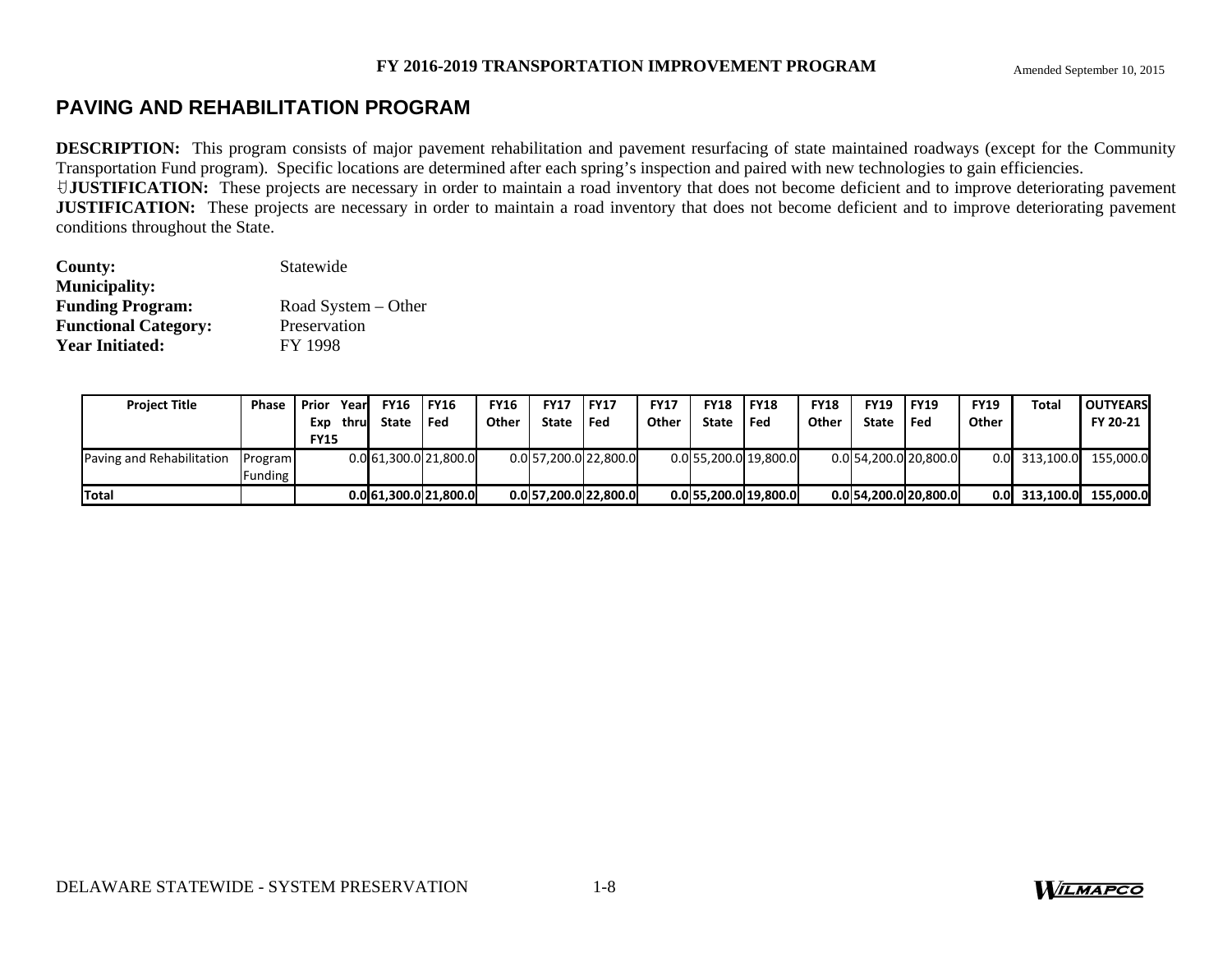# **RAIL PRESERVATION**

**DESCRIPTION:** This project will conduct preventative maintenance to sustain and upgrade the condition of rail corridors statewide.

**JUSTIFICATION:** This project preserves Delaware's competitive position by maintaining its current industrial and agricultural base, thereby retaining employers in the state, reducing truck traffic on Delaware highways, enhancing highway safety and reducing investment in highway infrastructure.

| County:                     | Statewide      |
|-----------------------------|----------------|
| <b>Municipality:</b>        |                |
| <b>Funding Program:</b>     | Transit - Rail |
| <b>Functional Category:</b> | Preservation   |
| <b>Year Initiated:</b>      | FY 1996        |

| <b>Project Title</b>     | Phase | <b>Prior Year Expl</b><br>thru FY15 | <b>FY16</b><br>State | <b>FY16</b><br>Fed | <b>FY16</b><br>Other | <b>FY17</b><br>State | <b>FY17</b><br>Fed | <b>FY17</b><br>Other | <b>FY18</b><br>State | <b>FY18</b><br>l Fed | <b>FY18</b><br>Other | <b>FY19</b><br><b>State</b> | <b>FY19</b><br>Fed | <b>FY19</b><br>Other | Total   | <b>OUTYEARS</b><br>FY 20-21 |
|--------------------------|-------|-------------------------------------|----------------------|--------------------|----------------------|----------------------|--------------------|----------------------|----------------------|----------------------|----------------------|-----------------------------|--------------------|----------------------|---------|-----------------------------|
| <b>Rail Preservation</b> |       |                                     | 300.0                | 0.0                | 0.0                  | 300.0                | 0.0                | 0.0                  | 300.0                | 0.01                 | 0.0                  | 300.0                       | 0.01               | 0.0                  | .200.0  | 600.0                       |
| <b>Total</b>             |       | 0.0                                 | 300.0l               | 0.0                | 0.0                  | 300.0                | 0.0                | 0.0                  | 300.0                | 0.0                  | 0.0                  | 300.0l                      | 0.01               | 0.0.                 | L,200.0 | 600.0                       |

*All \$ x 1,000* 

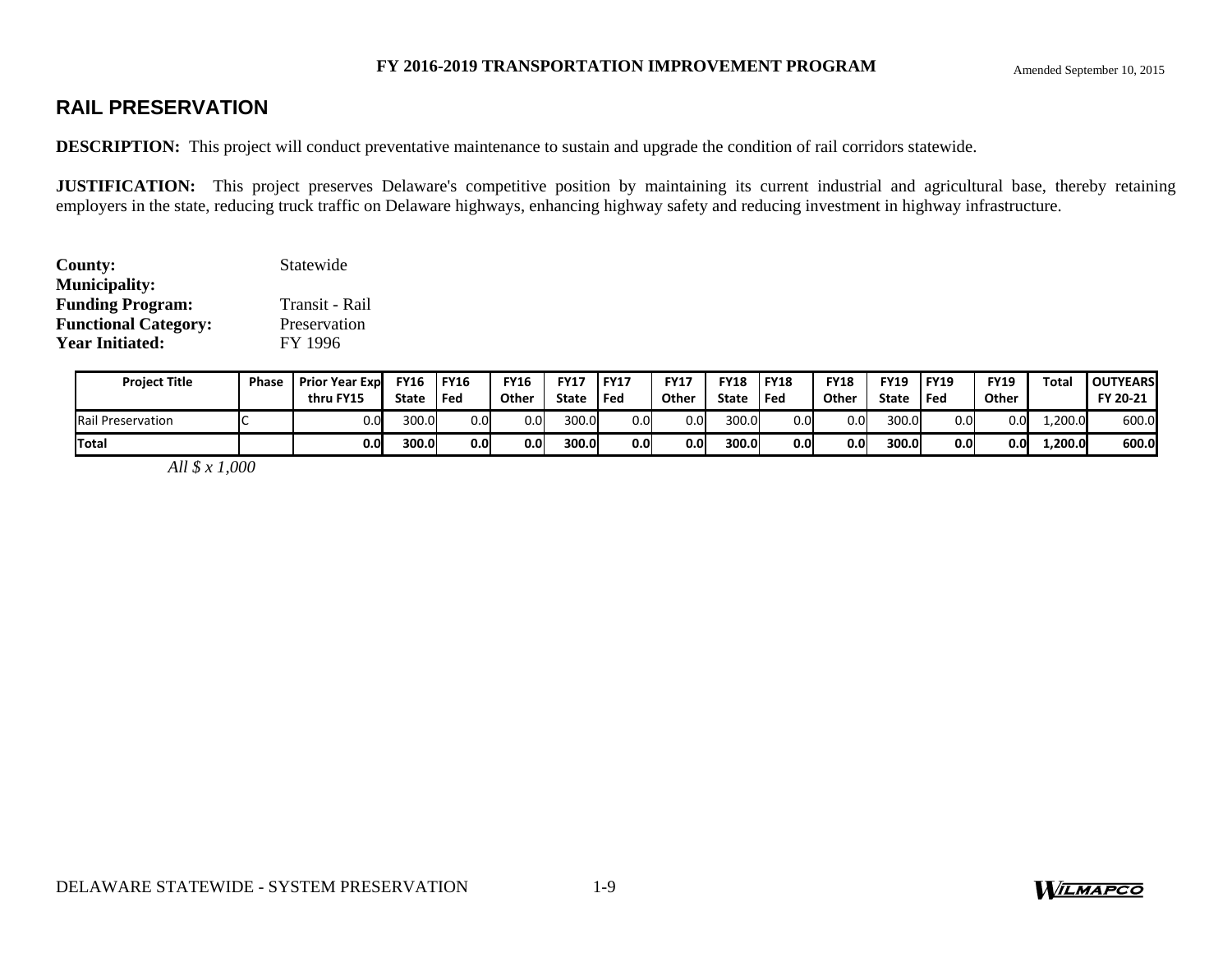Amended September 10, 2015

# **TRANSIT FACILITIES, DELAWARE STATEWIDE**

**DESCRIPTION:** This project identified for the preservation of transit facilities could include but is not limited to replacement of security cameras, tools, and equipment.

**JUSTIFICATION:** To enhance transit use and encourage movement of people and goods through other than single occupant vehicles.

| <b>County:</b>              | Statewide                           |
|-----------------------------|-------------------------------------|
| <b>Municipality</b>         |                                     |
| <b>Funding Program:</b>     | <b>Transit</b> – Transit Facilities |
| <b>Functional Category:</b> | Preservation                        |
| <b>Year Initiated:</b>      | FY 1994                             |

| <b>Project Title</b>                                                     | Phase           | <b>Prior Year Exp</b><br>thru FY15 | <b>FY16</b><br>State | <b>FY16</b><br>Fed | <b>FY16</b><br>Other I | <b>State</b> | FY17 FY17 Fed | <b>FY17</b><br>Other | <b>FY18</b><br>State | <b>FY18</b><br>Fed | <b>FY18</b><br>Other | <b>FY19</b><br><b>State</b> | <b>FY19</b><br>Fed | <b>FY19</b><br>Other | <b>Total</b> | <b>OUTYEARS</b><br>FY 20-21 |
|--------------------------------------------------------------------------|-----------------|------------------------------------|----------------------|--------------------|------------------------|--------------|---------------|----------------------|----------------------|--------------------|----------------------|-----------------------------|--------------------|----------------------|--------------|-----------------------------|
| Bus Shelter Glass Replacement - FTA<br>State of Good Repair Grant        |                 | 851.2                              | 34.8                 | 139.1              |                        |              |               |                      |                      |                    |                      |                             |                    |                      | 173.9        |                             |
| Bus Stop ADA Accessibility - FTA State of CE<br><b>Good Repair Grant</b> | Contingency     | 0.2<br>1,417.8<br>2.4              | 33.1                 | 298.0              |                        |              |               |                      |                      |                    |                      |                             |                    |                      | 331.2        |                             |
| <b>Bus Stop Improvement Program</b>                                      | Program Funding |                                    | 500.0                |                    |                        | 500.0        |               |                      | 1,000.0              |                    |                      | 100.0                       |                    |                      | 2,100.0      | 1,100.0                     |
| CAD/AVL Modem Upgrade                                                    | Program Funding |                                    |                      |                    |                        | 500.0        |               |                      | 225.0                |                    |                      | 100.0                       |                    |                      | 825.0        |                             |
| CAD/AVL System and Trapeze Upgrade                                       | Procurement     |                                    |                      |                    |                        |              |               |                      | 475.0                |                    |                      | 475.0                       |                    |                      | 950.0        | 200.0                       |
| Call Center Recorder and Upgrade                                         | PD              |                                    | 30.0                 |                    |                        | 30.0         |               |                      |                      |                    |                      |                             |                    |                      | 60.0         |                             |
| <b>Fuel Management Software System</b>                                   |                 |                                    | 350.0                |                    |                        | 500.0        |               |                      | 500.0                |                    |                      |                             |                    |                      | 1,350.0      |                             |
| Statewide Transit Safety and Security<br>Improvements                    | Procurement     | 13.9                               | 500.0                |                    |                        | 500.0        |               |                      | 500.0                |                    |                      | 500.0                       |                    |                      | 2,000.0      | 1,000.0                     |
| <b>Transit Facility Minor Capital Projects</b>                           | Program Funding |                                    | 500.0                |                    |                        | 500.0        |               |                      | 500.0                |                    |                      | 500.0                       |                    |                      | 2,000.0      | 1,000.0                     |
| <b>Transit Systems Equipment</b>                                         | PD              |                                    | 40.0                 |                    |                        | 40.0         |               |                      | 40.0                 |                    |                      | 40.0                        |                    |                      | 160.0        | 40.0                        |
| Yard Management System & Equipment  PD                                   |                 |                                    |                      |                    |                        |              |               |                      | 500.0                |                    |                      | 300.0                       |                    |                      | 800.0        | 300.0                       |
| <b>Propane Fueling Stations</b>                                          |                 |                                    | 300.0                |                    |                        |              |               |                      |                      |                    |                      |                             |                    |                      | 300.0        |                             |
| Inventory Bar coding                                                     |                 |                                    | 160.0                |                    |                        |              |               |                      |                      |                    |                      |                             |                    |                      | 160.0        |                             |
| Control Center Dispatch Statewide                                        |                 |                                    | 340.0                |                    |                        |              |               |                      |                      |                    |                      |                             |                    |                      | 340.0        |                             |
| <b>Total</b>                                                             |                 | 2,285.52,787.9                     |                      | 437.1              |                        | $-2,570.0$   |               |                      | $-3,740.0$           |                    |                      | $-2,015.0$                  |                    |                      | 11,550.1     | 3,640.0                     |



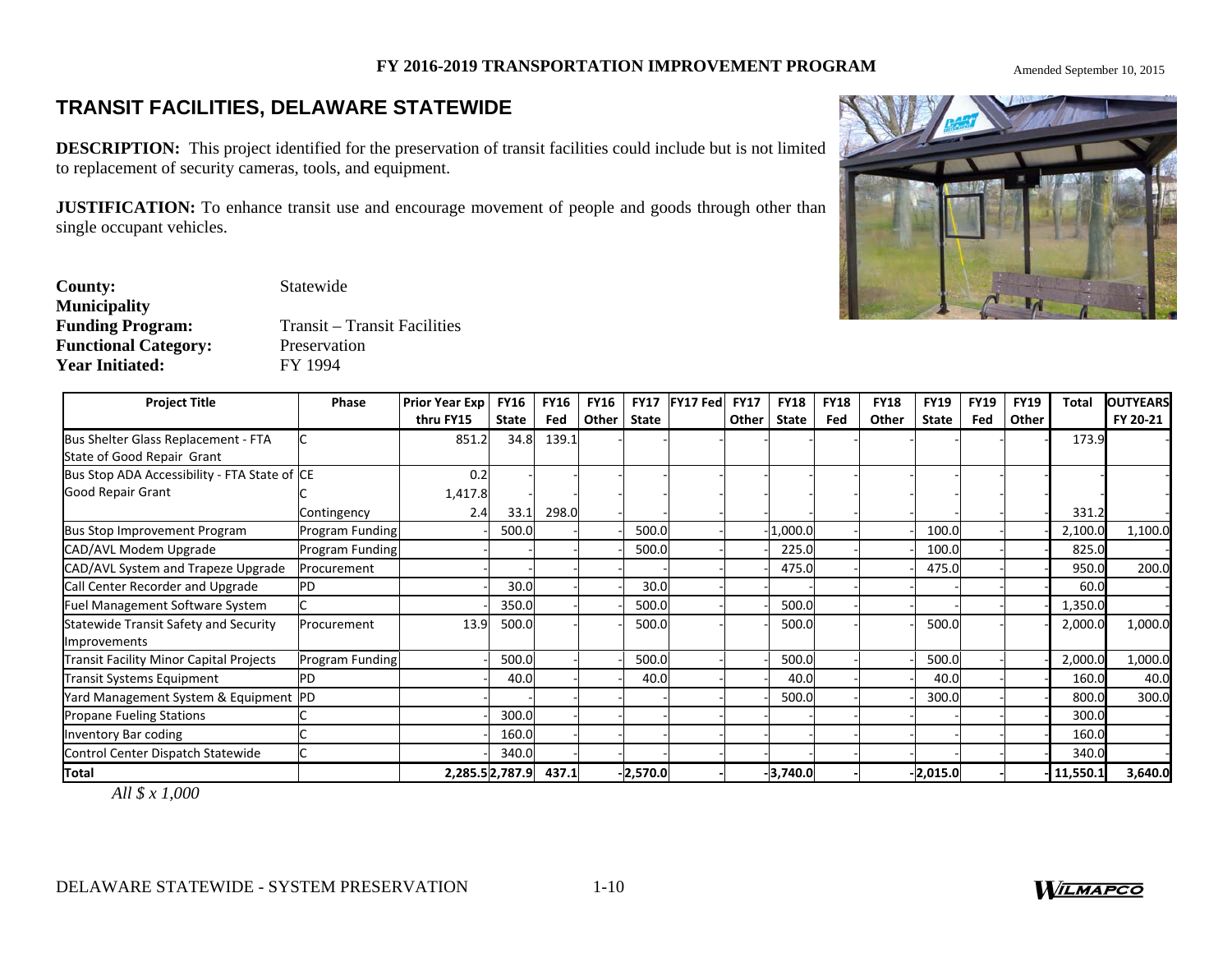# **TRANSPORTATION FACILITIES**

**DESCRIPTION:** This funding allows for regular maintenance and inspection of existing transportation facilities and support of new facilities.

**JUSTIFICATION**: Considerable effort over the next six years will begin to accomplish a goal to provide comparable facilities evenly across the state to meet the set criteria for employee needs as well as facilities to meet mission requirements, especially for emergencies. The primary focus in the beginning is on projects that have the most benefit for employees.

| <b>County:</b>              | Statewide                                   |
|-----------------------------|---------------------------------------------|
| <b>Funding Program:</b>     | Support Systems – Transportation Facilities |
| <b>Functional Category:</b> | Preservation                                |
| <b>Year Initiated:</b>      | FY 1991                                     |

### *North District – Bear Facility*



| <b>Project Title</b>        | <b>Phase</b> | <b>Prior Year Expl</b> | <b>FY16</b> | FY16  | <b>FY16</b>     | <b>FY17</b>         | <b>FY17</b>      | <b>FY17</b> | <b>FY18</b>   | <b>FY18</b>      | <b>FY18</b> | <b>FY19</b>   | <b>FY19</b>      | <b>FY19</b>      | Total    | <b>OUTYEARS</b> |
|-----------------------------|--------------|------------------------|-------------|-------|-----------------|---------------------|------------------|-------------|---------------|------------------|-------------|---------------|------------------|------------------|----------|-----------------|
|                             |              | thru FY15              | State       | ' Fed | Other           | <b>State</b>        | l Fed            | Other       | State         | l Fed            | Other       | <b>State</b>  | l Fed            | Other            |          | FY 20-21        |
| Transportation Facilities - | Program      | 0.0                    | 718.3       | 0.01  | 0.0             | 700.0               | 0.0 <sub>l</sub> | 0.0         | 800.0         | 0.0              | 0.0         | 800.0         | 0.01             | 0.0              | 3.018.3  | 2,000.0         |
| Administration              | Funding      |                        |             |       |                 |                     |                  |             |               |                  |             |               |                  |                  |          |                 |
| Transportation Facilities - | Program      |                        | 8,966.9     | 0.01  | $0.0\mathsf{I}$ | 6,000.0             | 0.0 <sub>l</sub> | 0.0         | 6,000.0       | 0.0              | 0.01        | 6,000.0       | 0.0              | 0.0              | 26,966.9 | 10,000.0        |
| <b>Operations</b>           | Funding      |                        |             |       |                 |                     |                  |             |               |                  |             |               |                  |                  |          |                 |
| Total                       |              | 0.0                    | 9,685.2     | 0.01  |                 | $0.0 \quad 6,700.0$ | 0.0 <sub>l</sub> |             | $0.0$ 6.800.0 | 0.0 <sub>l</sub> |             | $0.0$ 6,800.0 | 0.0 <sub>l</sub> | 0.0 <sub>l</sub> | 29,985.2 | 12,000.0        |
|                             |              |                        |             |       |                 |                     |                  |             |               |                  |             |               |                  |                  |          |                 |

 *All \$ X 1,000,*

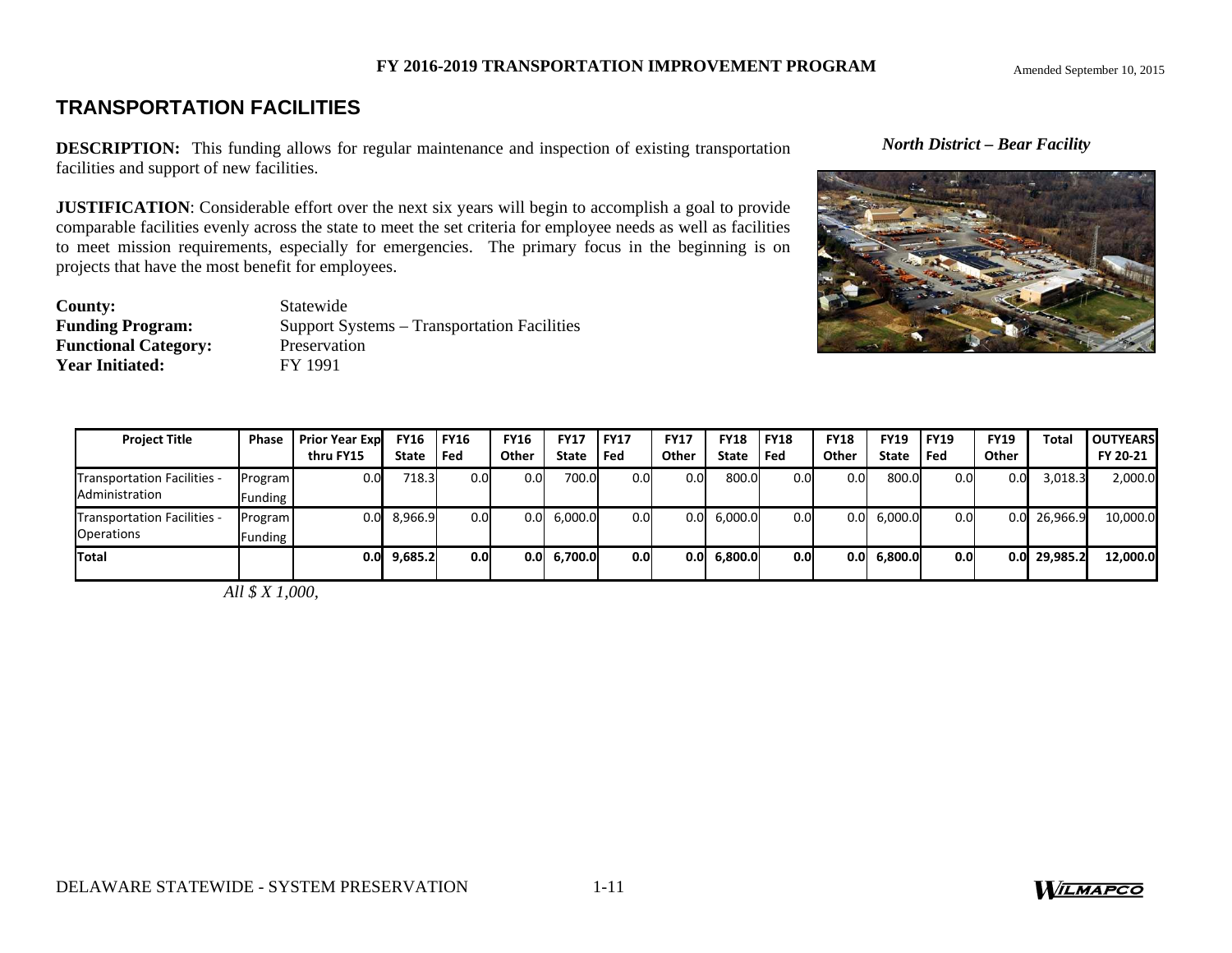# **TRANSIT VEHICLE REPLACEMENT AND REFURBISHMENT, STATEWIDE**

**DESCRIPTION:** This project includes the purchase of additional buses and support transit vehicles to be used in accordance with the Delaware Department of Transportation (DelDOT)/Delaware Transit Corporation (DTC) approved vehicle replacement schedule, business plan and service plan. This project also includes the replacement of support and diagnostic equipment for fixed route and paratransit bus maintenance. Major equipment supported by this project includes engine and transmission diagnostic equipment, engine service kits, tire maintenance equipment, brake lathes, hydraulic dollies, transmission jack, jib crane, and specialized tools required to maintain vehicle systems.

**JUSTIFICATION:** This project is necessary to meet the projected vehicle replacement schedule statewide.

| County:                     | Statewide                 |
|-----------------------------|---------------------------|
| <b>Funding Program:</b>     | Transit System – Vehicles |
| <b>Functional Category:</b> | Preservation              |
| <b>Year Initiated:</b>      | FY 1991                   |

| <b>Project Title</b>                                                | <b>Phase</b> | <b>Prior Year</b> | <b>FY16</b>  | FY16 Fed | <b>FY16</b> | <b>FY17</b>  | FY17 Fed        | <b>FY17</b> | <b>FY18</b>     | <b>FY18 Fed</b> | <b>FY18</b> | <b>FY19</b>  | <b>FY19 Fed</b> | <b>FY19</b> | <b>Total</b>   | <b>OUTYEARS</b> |
|---------------------------------------------------------------------|--------------|-------------------|--------------|----------|-------------|--------------|-----------------|-------------|-----------------|-----------------|-------------|--------------|-----------------|-------------|----------------|-----------------|
|                                                                     |              | Exp thru FY15     | <b>State</b> |          | Other       | <b>State</b> |                 | Other       | <b>State</b>    |                 | Other       | <b>State</b> |                 | Other       |                | FY 20-21        |
| CAD/AVL                                                             | Procurement  | 7,377.3           | 377.0        | 1,508.0  | 0.0         | 100.0        | 400.0           | 0.0         | 0.0             | 0.0             | 0.0         | 0.0          | 0.0             | 0.0         | 2,385.0        | 0.0             |
| <b>Fare Collection</b><br>Improvements                              | Procurement  | 0.0               | 0.0          | 0.0      | 0.0         | 1,500.0      | 0.0             | 0.0         | 0.0             | 0.0             | 0.0         | 0.0          | 0.0             | 0.0         | 1,500.0        | 0.0             |
| Job Access Reverse<br>Commute                                       | Program      | 0.0               | 0.0          | 340.9    | 340.9       | 0.0          | 340.9           | 340.9       | 0.0             | 340.9           | 340.9       | 0.0          | 340.9           | 340.9       | 2,727.4        | 1,363.7         |
| Maintenance Equipment Procurement<br>and Tools (Transit)<br>Program |              | 0.0               | 142.5        | 0.0      | 0.0         | 126.5        | 0.0             | 0.0         | 194.2           | 0.0             | 0.0         | 194.2        | 0.0             | 0.0         | 657.4          | 362.0           |
| New Freedom Program<br>Statewide                                    | Planning     | 0.0               | 257.7        | 257.7    | 0.0         | 257.7        | 257.7           | 0.0         | 257.7           | 257.7           | 0.0         | 257.7        | 257.7           | 0.0         | 2,061.9        | 1,030.9         |
| Radio Replacement<br>(Hand Held)                                    | Procurement  | 0.0               | 0.0          | 0.0      | 0.0         | 245.3        | 0.0             | 0.0         | 0.0             | 0.0             | 0.0         | 0.0          | 0.0             | 0.0         | 245.3          | 0.0             |
| Taxi Pilot Equipment<br>Start-up                                    | Procurement  | 0.0               | 140.0        | 0.0      | 0.0         | 140.0        | 0.0             | 0.0         | 0.0             | 0.0             | 0.0         | 0.0          | 0.0             | 0.0         | 280.0          | 0.0             |
| <b>Transit Vehicle</b><br>Replacement 5310<br>Program - Statewide   | Procurement  | 0.0               | 76.5         | 1,579.7  | 0.0         | 0.0          | 470.5           | 0.0         | 117.6           | 470.5           | 0.0         | 117.6        | 470.5           | 0.0         | 3,302.8        | 1,176.1         |
| Paratransit Replacement Procurement<br><b>Buses</b>                 |              | 900.7             | 973.8        | 973.8    | 0.0         | 0.0          | 0.0             | 0.0         | 0. <sub>C</sub> | 0.0             | 0.0         | 0.0          | 0.0             | 0.0         | 1,947.6        | 0.0             |
| Transit Vehicles -<br>Support Vehicles -<br>Statewide               | Procurement  | 0.0               | 25.3         | 0.0      | 0.0         | 0.0          | 0.0             | 0.0         | 0.0             | 0.0             | 0.0         | 0.0          | 0.0             | 0.0         | 25.3           | 35.0            |
| Total                                                               |              | 8,278.0           | 1,992.8      | 4,660.1  | 340.9       |              | 2,369.5 1,469.1 | 340.9       | 569.5           | 1,069.1         | 340.9       | 569.5        | 1,069.1         |             | 340.9 15,132.7 | 3,967.7         |

*All \$ x 1,000*

DELAWARE STATEWIDE - SYSTEM PRESERVATION 1-12

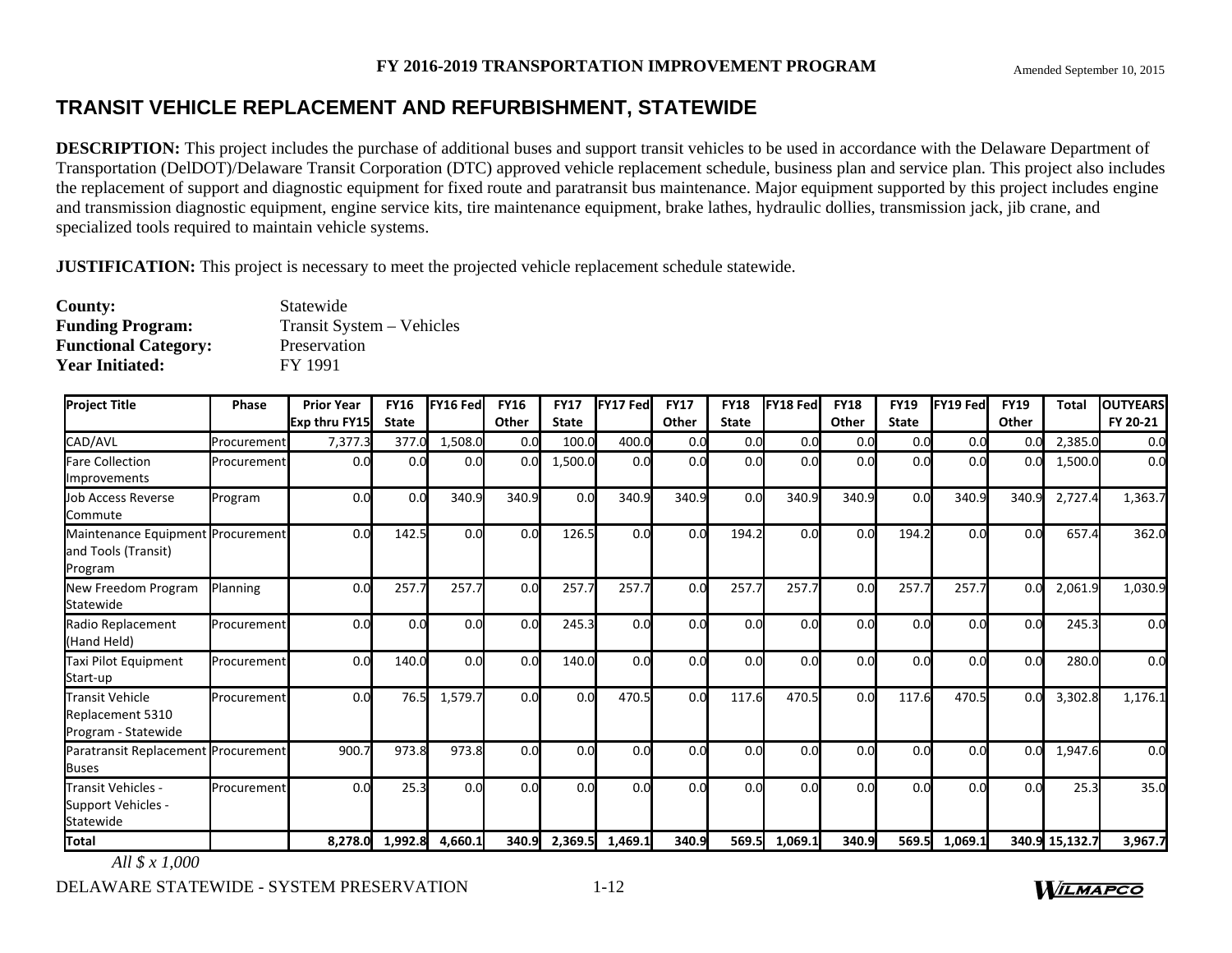Amended September 10, 2015

# **AERONAUTICS, STATEWIDE**

**DESCRIPTION:** Supports general aviation in the State through safety inspections and obstruction removal at public-use airports and improvements to publicly owned airports such as the Civil Air Terminal, the Sussex County Airport, and the Delaware Air Park.

**JUSTIFICATION:** Preserve the integrity of the current system and increase opportunity for passenger and commercial aircraft use.

**County:** Statewide<br> **Funding Program:** Support Systems **Functional Category:** Managem<br> **Year Initiated:** FY 2004 **Year Initiated:** 

**Support System – Aeronautics<br>Management** 



| <b>Project Title</b>               | <b>Phase</b>              | Prior              | Yearl<br>thrul | <b>FY16</b><br><b>State</b> | <b>FY16</b><br>Fed | <b>FY16</b><br>Other | <b>FY17</b><br><b>State</b> | <b>FY17</b><br>Fed | <b>FY17</b><br>Other | <b>FY18</b><br><b>State</b> | <b>FY18</b><br>l Fed | <b>FY18</b><br>Other | <b>FY19</b> | <b>FY19</b><br>Fed | <b>FY19</b><br>Other | Total   | <b>OUTYEARS</b><br>FY 20-21 |
|------------------------------------|---------------------------|--------------------|----------------|-----------------------------|--------------------|----------------------|-----------------------------|--------------------|----------------------|-----------------------------|----------------------|----------------------|-------------|--------------------|----------------------|---------|-----------------------------|
|                                    |                           | Exp<br><b>FY15</b> |                |                             |                    |                      |                             |                    |                      |                             |                      |                      | State       |                    |                      |         |                             |
| <b>Aeronautics Planning</b>        | Program<br><b>Funding</b> |                    | 0.01           | 16.0                        | 160.0              | 0.0 <sub>l</sub>     | 21.0                        | 189.0              | 0.0                  | 21.0                        | 189.0                | 0.0                  | 21.0        | 189.0              | 0.0                  | 806.0   | 420.0                       |
| Aeronautics Program<br>Development | Program<br>Funding        |                    | 0.0            | 280.0                       | 0.0                | 0.0                  | 500.0                       | 0.0                | 0.0                  | 280.0                       | 0.0 <sub>l</sub>     | 0.0                  | 280.0       | 0.01               | 0.0                  | 1,340.0 | 560.0                       |
| Total                              |                           |                    | 0.0            | 296.Ol                      | 160.0              | 0.0                  | 521.0                       | 189.0              | 0.0                  | 301.0                       | 189.0                | 0.0 <sub>l</sub>     | 301.0       | 189.0              | 0.0                  | 2,146.0 | 980.0                       |

*All \$ x 1,000* 

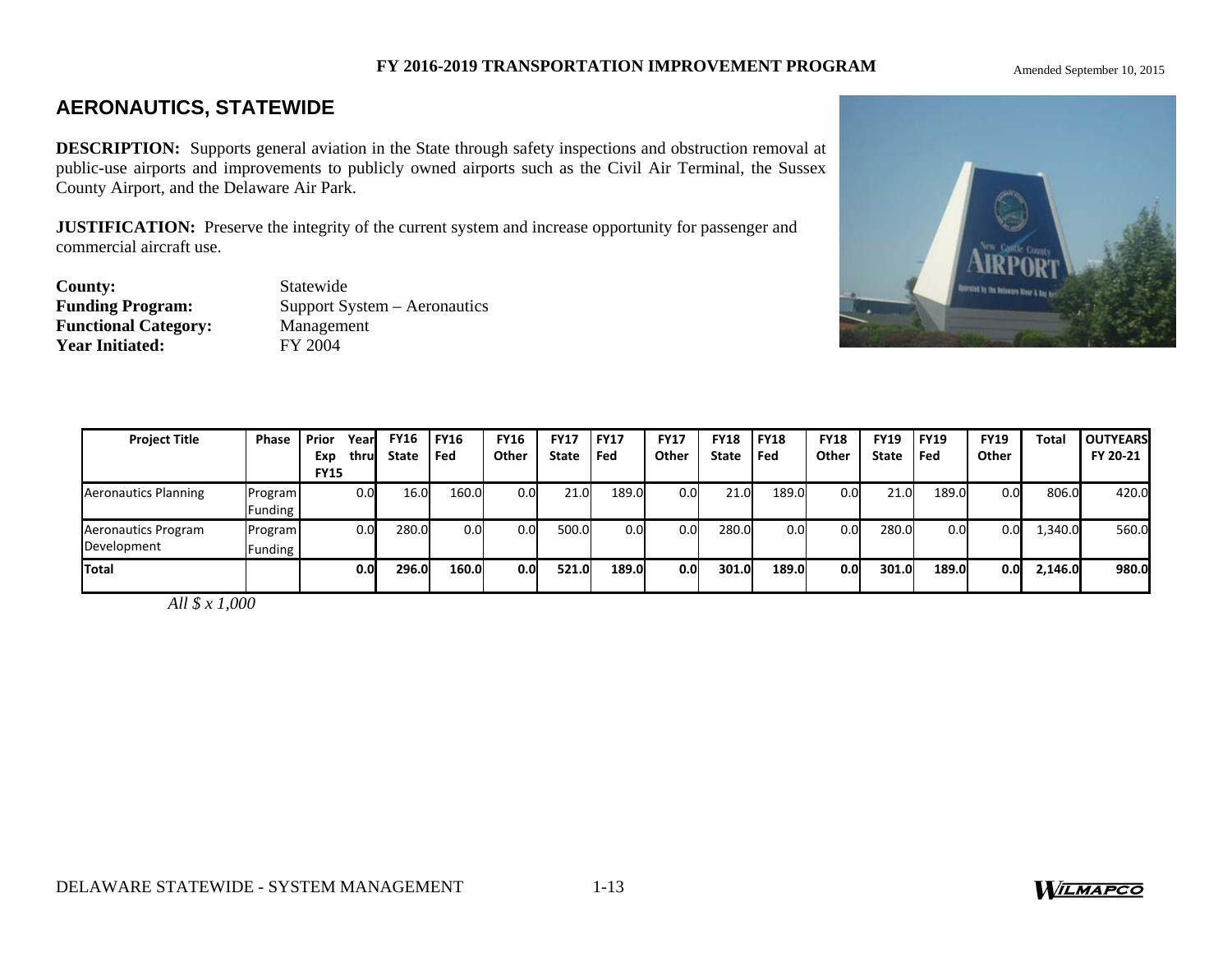Amended September 10, 2015

# **BICYCLE, PEDESTRIAN AND OTHER IMPROVEMENTS**

**DESCRIPTION:** Supports completion of a statewide network of pedestrian and bicycle pathways, bicycle routes and pedestrian connections.

**JUSTIFICATION:** Promotes travel by nonmotorized modes for reduced congestion, active transportation choices, access to recreation, and reduced vehicle emissions.

**County:** Statewide<br> **Funding Program:** Road syste Road system - other **Functional Category:** Management<br> **FY 2012 Year Initiated:** 



| <b>Project Title</b>                          | <b>Phase Prior Year Exp FY16 FY16</b><br>thru FY15 | <b>State</b> | l Fed                 | <b>FY16</b><br><b>Other</b> | <b>FY17</b><br>State | <b>FY17</b><br>l Fed | <b>FY17</b><br>Other | <b>FY18 IFY18</b><br>State I Fed |               | <b>FY18</b><br>Other | <b>FY19</b><br>State | l FY19<br>l Fed | <b>FY19</b><br>Other | Total    | <b>OUTYEARS</b><br>FY 20-21 |
|-----------------------------------------------|----------------------------------------------------|--------------|-----------------------|-----------------------------|----------------------|----------------------|----------------------|----------------------------------|---------------|----------------------|----------------------|-----------------|----------------------|----------|-----------------------------|
| Bicycle, Pedestrian and<br>other Improvements | 0.0                                                |              | $1,074.2$ 2,822.1     | 0.0                         |                      | 800.0 3.200.0        | 0.0 <sub>l</sub>     |                                  | 800.0 3.200.0 | 0.01                 |                      | 800.0 3.200.0   | 0.0                  | 15,896.3 | 6,000.0                     |
| <b>Total</b>                                  |                                                    |              | $0.0$ 1,074.2 2,822.1 | 0.0                         |                      | 800.0 3.200.0        | 0.01                 |                                  | 800.0 3,200.0 | 0.01                 |                      | 800.0 3,200.0   | 0.0                  | 15.896.3 | 6.000.0                     |

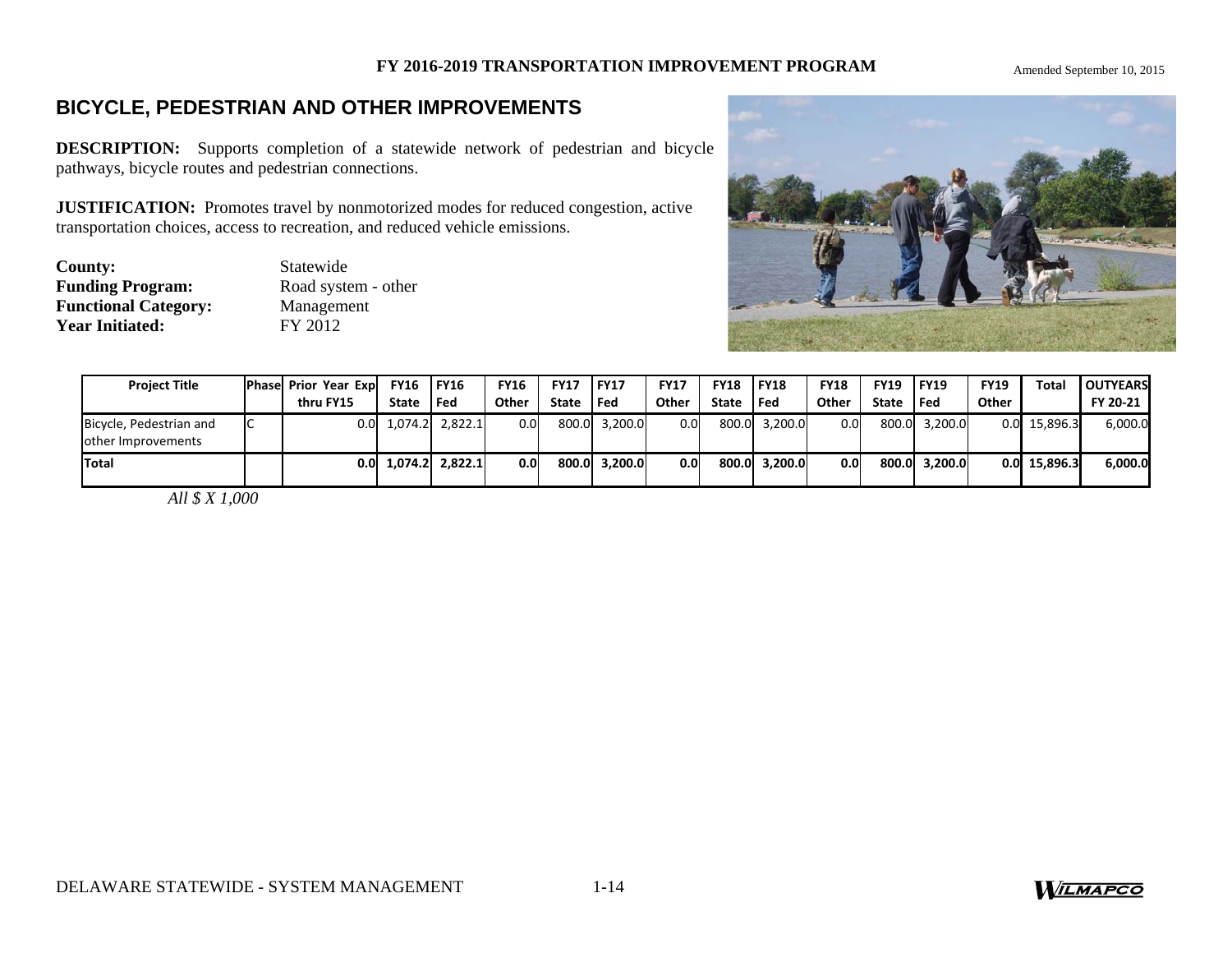# **BRIDGE MANAGEMENT PROGRAM**

**DESCRIPTION:** The Bridge Management Program provides for routine bridge inspections that identify maintenance level improvements and items requiring more extensive repair. This bridge analysis becomes the basis for developing the Bridge Preservation project list.

The Bridge Inspection Program provides safety inspection services, software, training, load testing, inspection equipment and other incidentals required to perform bridge safety inspections to conduct FHWA mandated Bridge Safety Inspections.

**JUSTIFICATION:** The bridge management program identifies deficient bridges and funding for preliminary engineering, right-of-way, and construction in the Bridge Projects section. As individual bridge projects are identified, they are then listed as separate projects in the capital program.

| <b>County:</b>              | Statewide                                                                                          |
|-----------------------------|----------------------------------------------------------------------------------------------------|
| <b>Municipality:</b>        |                                                                                                    |
| <b>Funding Program:</b>     | Road System - Bridges                                                                              |
| <b>Functional Category:</b> | Management                                                                                         |
| <b>Year Initiated:</b>      | FY 1993, various names including Bridge Inspection Program and part of Bridge Preservation Program |

| <b>Project Title</b>                     | <b>Phase</b>       | <b>Prior Year Expl</b> | <b>FY16</b>      | FY16                    | <b>FY16</b> | <b>FY17 FY17</b> |                       | <b>FY17</b> | <b>FY18</b>      | <b>FY18</b>           | <b>FY18</b>      | <b>FY19</b>  | <b>FY19</b>           | <b>FY19</b> | Total          | <b>OUTYEARS</b> |
|------------------------------------------|--------------------|------------------------|------------------|-------------------------|-------------|------------------|-----------------------|-------------|------------------|-----------------------|------------------|--------------|-----------------------|-------------|----------------|-----------------|
|                                          |                    | thru FY15              | <b>State</b>     | l Fed                   | Other       | State Fed        |                       | Other       | State   Fed      |                       | Other            | <b>State</b> | Fed                   | Other       |                | FY 20-21        |
| Bridge Inspection Program PE             |                    | 0.0                    |                  | 710.8 3,700.0           | 0.0         |                  | 990.0 3,360.0         | 0.0         |                  | 990.0 3,160.0         |                  |              | $0.0$ 1,080.0 3,520.0 | 0.0         | 17,510.8       | 9,200.0         |
| <b>Bridge Management</b>                 | Program<br>funding | 0.0                    |                  | 939.5 2,880.0           | 0.0         |                  | 920.0 2,680.0         |             |                  | $0.0$ 1,040.0 3,160.0 |                  |              | $0.0$ 1,140.0 3,560.0 | 0.0         | 16,319.5       | 9,400.0         |
| <b>Bridge Design Training</b><br>Program | <b>IPE</b>         | 1,163.9                | 0.0 <sub>l</sub> | 342.0                   | 0.0         | 0.0              | 0.01                  | 0.0         | 0.0 <sub>l</sub> | 0.0                   | 0.0 <sub>l</sub> | 0.0          | 0.0                   | 0.0         | 342.0          | 0.0             |
| Total                                    |                    |                        |                  | 1,163.9 1,650.3 6,922.0 |             |                  | $0.0$ 1,910.0 6,040.0 |             |                  | $0.0$ 2,030.0 6,320.0 |                  |              | $0.0$ 2,220.0 7,080.0 |             | $0.0$ 34,172.3 | 18,600.0        |

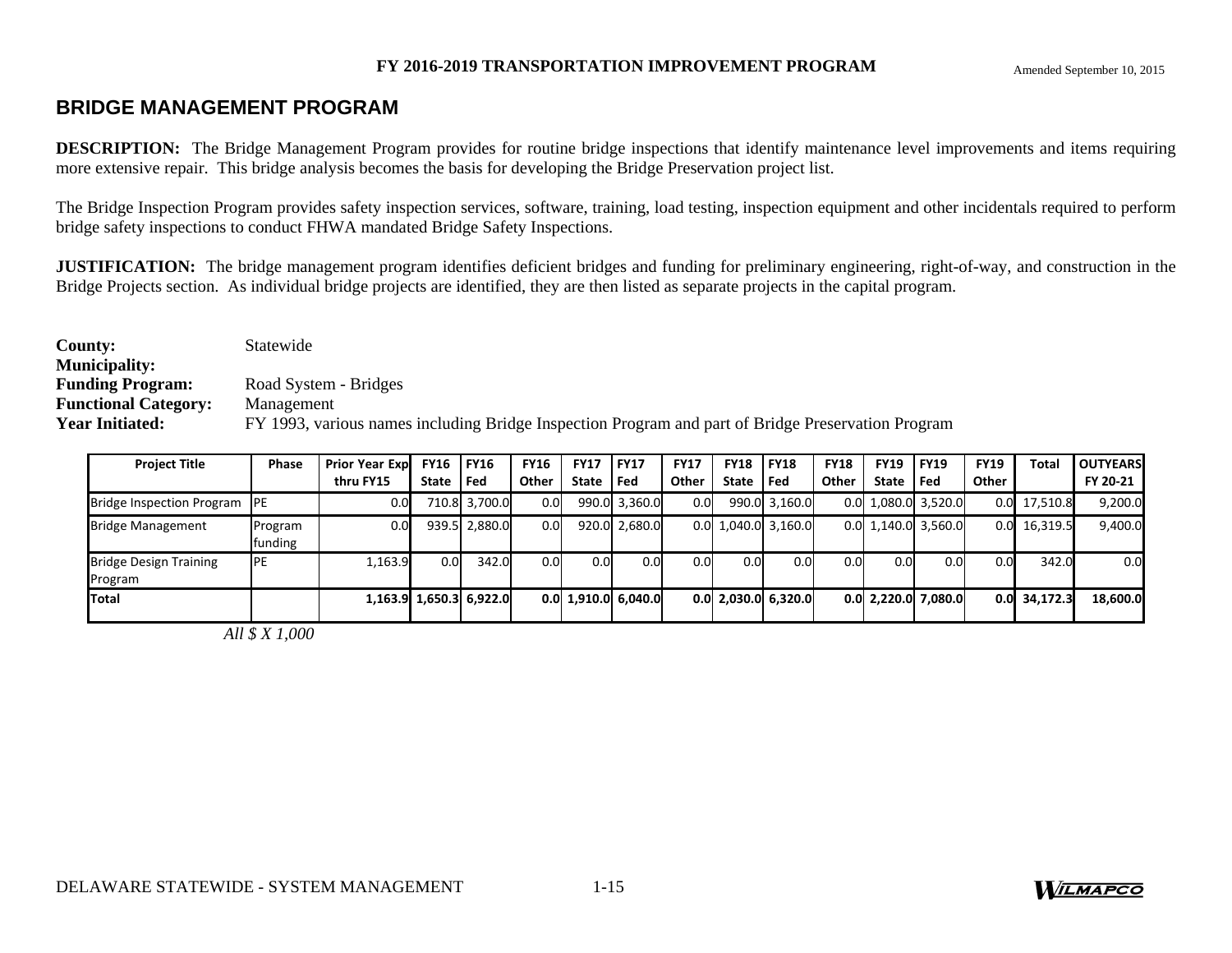# **CORRIDOR CAPACITY PRESERVATION**

**DESCRIPTION:** The corridor capacity preservation program has four main goals: maintain a road's ability to handle traffic efficiently and safely; minimize the transportation impacts of increased economic growth; preserve the ability to make future transportation-related improvements as needed; and prevent the need to build an entirely new road. In accordance with these goals, there are several techniques and methods used to preserve the capacity of a transportation corridor. As part of the subdivision review process, the department manages access for new development by requiring entrances onto secondary or frontage roads, as opposed to direct access on to a main highway. Where applicable, shared entrances are also encouraged. As part of the program, the department can purchase property access rights, development rights, or properties in whole, in order to make needed transportation improvements or preserve the corridor's capacity. The program may also include individual improvements such as frontage roads, intersection improvements and overpasses.

In addition to preserving capacity on selected corridors, funds are also used for selected early property acquisitions for proposed projects (those under program development or design) where, under current procedures, it is determined to be in the best interest of the State to purchase (protect) property subject to development and/or when a property owner hardship is identified. This is done in cases where a project has a high probability of proceeding to construction, but has not yet proceeded to a point in design where final right-of-way plans have been developed or funds have been authorized for the right-of-way phase.

**JUSTIFICATION:** Capacity is maintained along transportation corridors and permits protective buying and hardship acquisitions involving projects under program development or design.

**County:** Statewide **Municipality: Funding Program:** Road System **Functional Category:** Management **Year Initiated:** 

| <b>Project Title</b> | Phase      | Prior       | Yearl | <b>FY16 FY16</b> |      | <b>FY16</b> | <b>FY17</b> | <b>FY17</b>      | <b>FY17</b> | <b>FY18</b>  | <b>IFY18</b>     | <b>FY18</b> | <b>FY19</b>   | <b>FY19</b> | <b>FY19</b>      | Total   | <b>OUTYEARS</b> |
|----------------------|------------|-------------|-------|------------------|------|-------------|-------------|------------------|-------------|--------------|------------------|-------------|---------------|-------------|------------------|---------|-----------------|
|                      |            | Exp         | thru  | State Fed        |      | Other       | State       | l Fed            | Other       | <b>State</b> | l Fed            | Other       | State         | l Fed       | Other            |         | FY 20-21        |
|                      |            | <b>FY15</b> |       |                  |      |             |             |                  |             |              |                  |             |               |             |                  |         |                 |
| Corridor Capacity    | <b>ROW</b> | 9,676.3     |       | 1,000.0          | 0.01 | 0.0         | 1,000.0     | 0.0              | $0.0\,$     | 1,000.0      | 0.0              | 0.0         | 1,000.0       | 0.01        | 0.01             | 4,000.0 | 2,000.0         |
| Preservation         |            |             |       |                  |      |             |             |                  |             |              |                  |             |               |             |                  |         |                 |
| Total                |            | 9,676.3     |       | 1,000.0          | 0.01 | 0.0         | 1,000.0     | 0.0 <sub>l</sub> | 0.0         | 1,000.0      | 0.0 <sub>l</sub> |             | $0.0$ 1,000.0 | 0.01        | 0.0 <sub>l</sub> | 4,000.0 | 2,000.0         |
|                      |            |             |       |                  |      |             |             |                  |             |              |                  |             |               |             |                  |         |                 |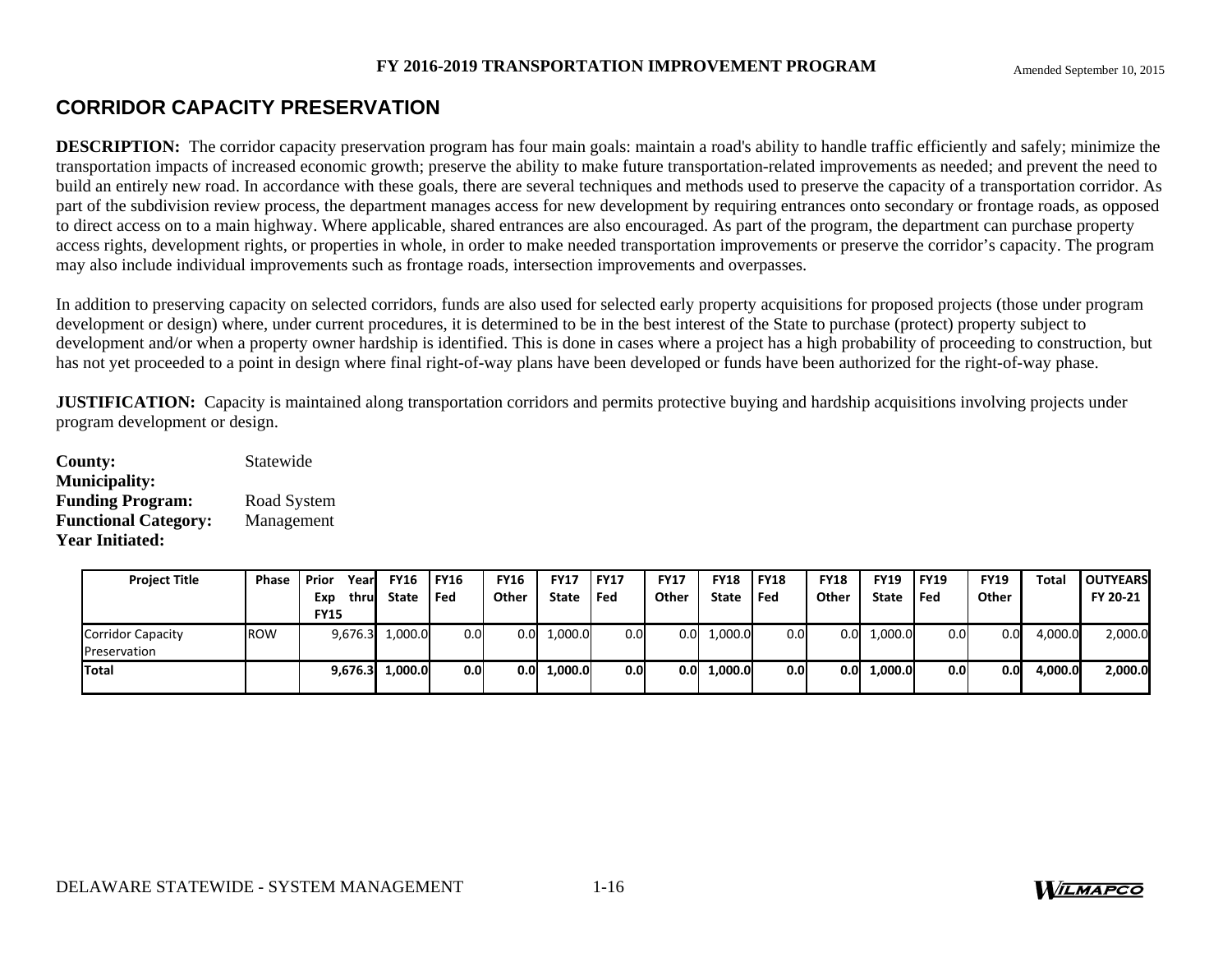# **INTERSECTION IMPROVEMENTS**

**DESCRIPTION:** Funding is requested for projects that will involve the selection and improvement of signage statewide, as well as evaluation of corridor signing.

**JUSTIFICATION:** These improvements are federally mandated safety programs and intersection programs that provide safe turning movements and alleviate congestion.

| <b>County:</b>              | Statewide   |
|-----------------------------|-------------|
| <b>Funding Program:</b>     | Road System |
| <b>Functional Category:</b> | Management  |
| <b>Year Initiated:</b>      | FY 1997     |

| <b>Project Title</b>              | <b>Phase</b>   | Prior       | Yearl | <b>FY16</b> | l FY16                | <b>FY16</b> | <b>FY17</b> | <b>FY17</b>           | <b>FY17</b>  | <b>FY18</b> | <b>FY18</b>           | <b>FY18</b> | <b>FY19</b> | FY19                  | <b>FY19</b> | Total          | <b>LOUTYEARS</b> |
|-----------------------------------|----------------|-------------|-------|-------------|-----------------------|-------------|-------------|-----------------------|--------------|-------------|-----------------------|-------------|-------------|-----------------------|-------------|----------------|------------------|
|                                   |                | Exp         | thrul | State       | l Fed                 | Other       | State       | l Fed                 | <b>Other</b> | State Fed   |                       | Other       | State Fed   |                       | Other       |                | FY 20-21         |
|                                   |                | <b>FY15</b> |       |             |                       |             |             |                       |              |             |                       |             |             |                       |             |                |                  |
| Intersection Improvements Program |                |             |       |             | $0.0$ 3,652.3 2,655.1 |             |             | 600.0 2,500.0 2,000.0 |              |             | 600.0 2,500.0 2,000.0 |             |             | 600.0 2,500.0 2,000.0 |             | 600.0 22,207.4 | 10,200.0         |
|                                   | <b>Funding</b> |             |       |             |                       |             |             |                       |              |             |                       |             |             |                       |             |                |                  |
| Total                             |                |             |       |             | $0.0$ 3.652.3 2.655.1 |             |             | 600.0 2.500.0 2.000.0 |              |             | 600.0 2,500.0 2,000.0 |             |             | 600.0 2,500.0 2,000.0 |             | 600.0 22.207.4 | 10.200.0         |
|                                   |                |             |       |             |                       |             |             |                       |              |             |                       |             |             |                       |             |                |                  |

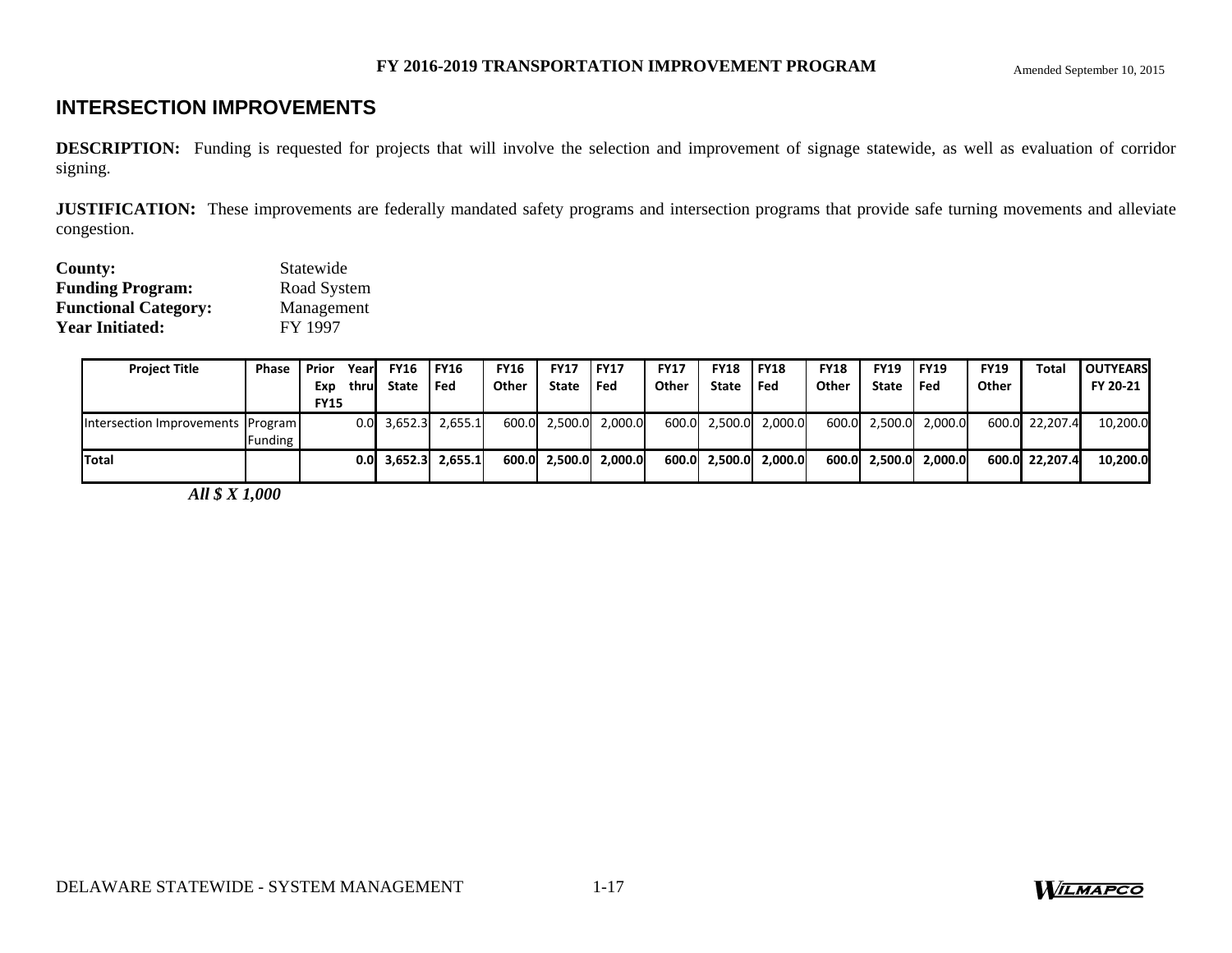# **RAIL CROSSING SAFETY**

**DESCRIPTION:** Rail Crossing Safety Projects involve the selection of safety improvements at highway/rail crossings throughout the state, as identified by the Safety Rail Improvement Program.

**JUSTIFICATION:** Federally mandated safety and intersection programs provide safe turning movements and alleviate congestion.

| <b>County:</b>              | Statewide   |
|-----------------------------|-------------|
| <b>Funding Program:</b>     | Road System |
| <b>Functional Category:</b> | Management  |
| <b>Year Initiated:</b>      | FY 1994     |

| <b>Project Title</b>                             | <b>Phase</b>     | Prior<br>Year<br>thru<br>Exp<br><b>FY15</b> | <b>FY16</b><br>State | <b>FY16</b><br>Fed | <b>FY16</b><br>Other | <b>FY17</b><br><b>State</b> | <b>FY17</b><br><b>Fed</b> | <b>FY17</b><br>Other | <b>FY18</b><br><b>State</b> | <b>FY18</b><br><b>Fed</b> | <b>FY18</b><br>Other | <b>FY19</b><br><b>State</b> | <b>FY19</b><br>Fed | <b>FY19</b><br>Other | Total   | <b>OUTYEARS</b><br>FY 20-21 |
|--------------------------------------------------|------------------|---------------------------------------------|----------------------|--------------------|----------------------|-----------------------------|---------------------------|----------------------|-----------------------------|---------------------------|----------------------|-----------------------------|--------------------|----------------------|---------|-----------------------------|
| <b>Rail Crossing Safety</b>                      | PD               | 0.0                                         | 9.0                  | 81.0               | 0.0                  | 9.0                         | 81.0                      | 0.0                  | 9.0                         | 81.0                      | 0.0                  | 9.0                         | 81.0               | 0.0                  | 360.0   | 180.0                       |
|                                                  |                  | 0.0                                         | 260.6                | 1,161.1            | 0.0                  | 260.6                       | 1,161.1                   | 0.0                  | 321.5                       | 1,100.0                   | 0.0                  | 321.5                       | 1,100.0            | 0.0                  | 5,686.4 | 2,843.0                     |
| Statewide Railroad<br><b>Rideability Program</b> |                  | 0.0                                         | 0.0                  | 0.0                | 0.0 <sub>l</sub>     | 0.0                         | 0.0                       | 0.0                  | 0.0                         | 0.0                       | 0.0                  | 0.0                         | 0.0                | 0.0                  | 0.0     | 0.0                         |
|                                                  | <b>Utilities</b> | 0.0                                         | 400.0                | 0.0                | 0.0                  | 100.0                       | 0.0                       | 0.0                  | 100.0                       | 0.0                       | 0.0                  | 100.0                       | 0.0                | 0.0                  | 700.0   | 200.0                       |
| Total                                            |                  | 0.0                                         | 669.6                | 1,242.1            | 0.0 <sub>l</sub>     | 369.6                       | 1,242.1                   | 0.0                  |                             | 430.5 1,181.0             | 0.0                  | 430.5                       | 1,181.0            | 0.0                  | 6,746.4 | 3,223.0                     |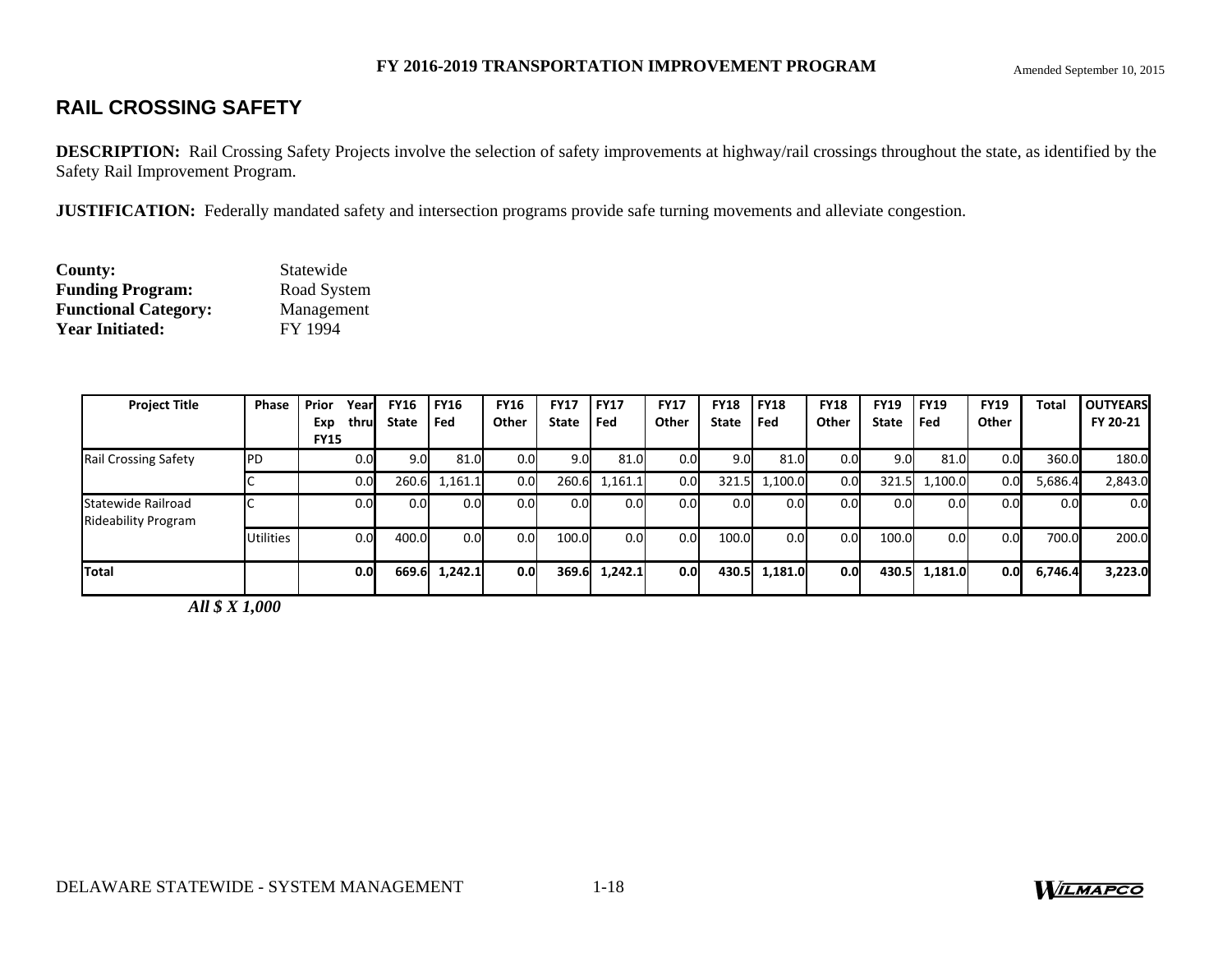# **RECREATIONAL TRAILS**

**DESCRIPTION:** Provides funding for Recreational Trails throughout Delaware

**JUSTIFICATION:** Develop recreational trails for transportation and recreation.

| <b>County:</b>              | Statewide   |
|-----------------------------|-------------|
| <b>Municipality:</b>        |             |
| <b>Funding Program:</b>     | Road System |
| <b>Functional Category:</b> | Management  |
| <b>Year Initiated:</b>      | FY 2007     |



| <b>Phase</b>           | Year<br>Prior | <b>FY16</b>      | <b>FY16</b> | <b>FY16</b> | <b>FY17</b>      | l FY17  | <b>FY17</b> | <b>FY18</b>      | <b>FY18</b> | <b>FY18</b> | FY19  | <b>FY19</b> | <b>FY19</b> | Total   | <b>OUTYEARS</b> |
|------------------------|---------------|------------------|-------------|-------------|------------------|---------|-------------|------------------|-------------|-------------|-------|-------------|-------------|---------|-----------------|
|                        | thrul<br>Exp  | <b>State</b>     | l Fed       | Other       | State            | l Fed   | Other       | <b>State</b>     | <b>Fed</b>  | Other       | State | l Fed       | Other       |         | FY 20-21        |
|                        | <b>FY15</b>   |                  |             |             |                  |         |             |                  |             |             |       |             |             |         |                 |
| <b>Program Funding</b> | L,531.9       | $0.0\,$          | 1,307.5     | 326.9       | 0.0 <sub>l</sub> | 1,080.0 | 270.0       | 0.0              | 905.7       | 226.4       | 0.0   | 905.7       | 226.4       | 5,248.6 | 2,264.2         |
| Total                  | 1,531.9       | 0.0 <sub>l</sub> | 1.307.5     | 326.9       | 0.OI             | 1.080.0 | 270.0       | 0.0 <sub>l</sub> | 905.7       | 226.4       | 0.01  | 905.7       | 226.4       | 5,248.6 | 2,264.2         |
|                        | 111011101     |                  |             |             |                  |         |             |                  |             |             |       |             |             |         |                 |

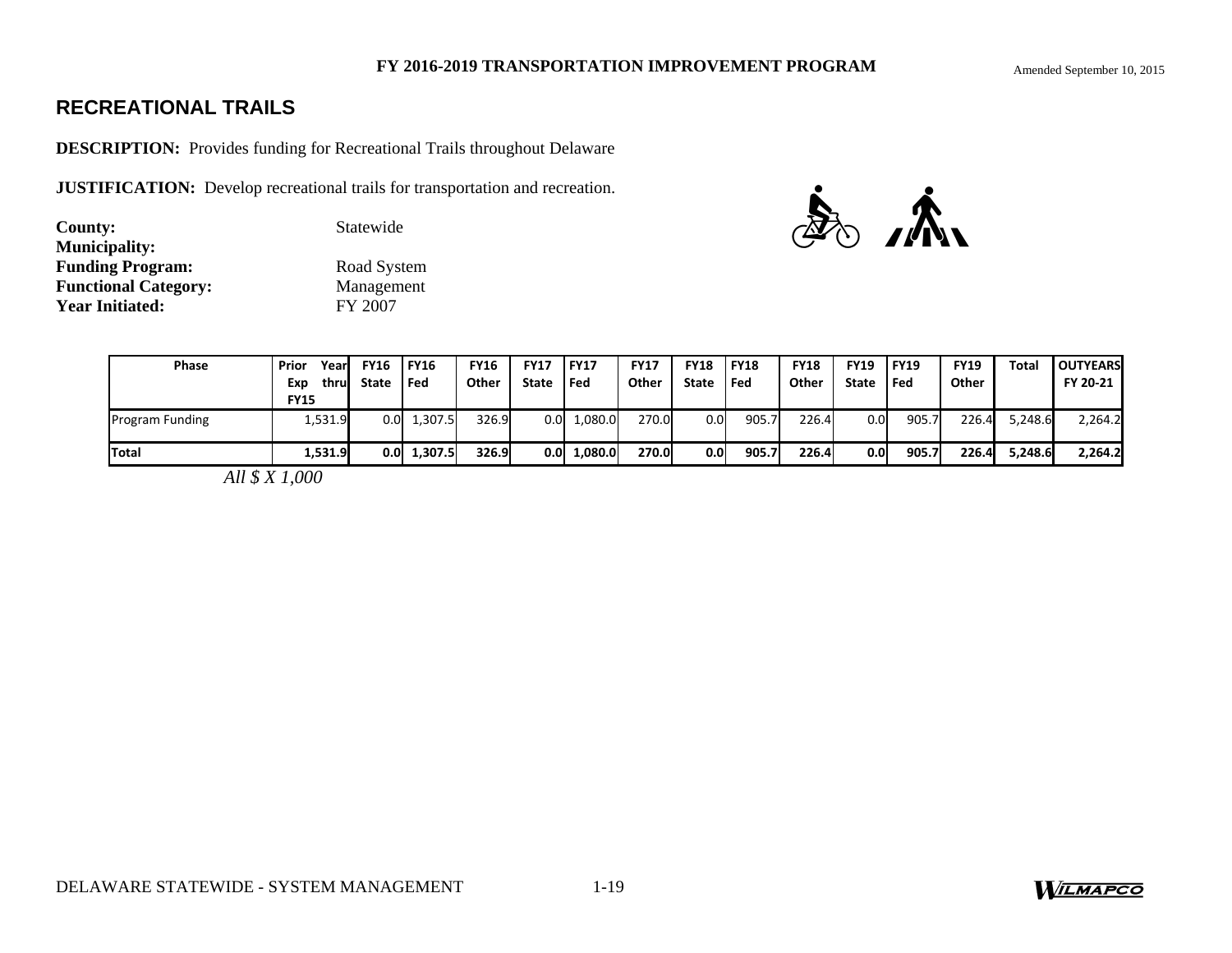# **SAFETY IMPROVEMENTS**

**DESCRIPTION:** Project includes:

- $\bullet$  **Hazard Elimination Program -** To identify locations and reduce the severity and frequency of crashes. This is done through identifying locations and crash patterns, conducting field studies, and developing potential solutions. Improvement alternatives are developed that include low cost safety improvements such as signing, pavement marking and/or traffic signal upgrades.
- **High Risk Rural Roads Program** –To identify locations and reduce the severity and frequency of crashes on rural roadways where the crash rate for fatalities and incapacitating injuries exceeds average crash rates. Improvement alternatives are developed that include low cost safety improvements such as signing, pavement marking and/or traffic signal upgrades, which typically do not require full design or right-of-way acquisition.
- **Section 154 Penalty Transfer** Annually, Federal Transportation Funds apportioned to the State of Delaware are sanctioned by the Federal Highway Administration because Delaware's Open-Container laws are not compliant with Federal requirements. The funds that are sanctioned from Delaware's overall apportionment are transferred to the Highway Safety Improvement Program (65%) and to the Office of Highway Safety (35%). This program utilizes the 65% of the funds for Delaware's Highway Safety Improvement Program.

**JUSTIFICATION:** Federally mandated safety and intersection programs provide safe turning movements and alleviate congestion.

| County:                     | Statewide   |
|-----------------------------|-------------|
| <b>Funding Program:</b>     | Road System |
| <b>Functional Category:</b> | Management  |
| <b>Year Initiated:</b>      | FY 1998     |

| <b>Project Title</b>                                  | <b>Phase</b>         | Prior<br>Year<br>thru<br>Exp | <b>FY16</b><br>State | <b>FY16</b><br>Fed | <b>FY16</b><br>Other | <b>FY17</b><br><b>State</b> | <b>FY17</b><br>Fed | <b>FY17</b><br>Other | <b>FY18</b><br><b>State</b> | <b>FY18</b><br>Fed | <b>FY18</b><br>Other | <b>FY19</b><br><b>State</b> | <b>FY19</b><br>Fed     | <b>FY19</b><br>Other | Total          | <b>OUTYEARS</b><br>FY 20-21 |
|-------------------------------------------------------|----------------------|------------------------------|----------------------|--------------------|----------------------|-----------------------------|--------------------|----------------------|-----------------------------|--------------------|----------------------|-----------------------------|------------------------|----------------------|----------------|-----------------------------|
| <b>Hazard Elimination</b><br>Program                  | Program<br>Funding   | <b>FY15</b><br>0.0           | 1,528.3              | 2,126.1            | 0.0                  | 244.4                       | 2,200.0            | 0.0                  | 244.4                       | 2,200.0            | 0.0                  | 244.4                       | 2,200.0                | 0.0                  | 10,987.7       | 4,888.9                     |
| <b>High Risk Rural Roads</b><br>Program               | Program<br>Funding   | 0.0                          | 0.0                  | 805.0              | 0.0                  | 0.0                         | 211.2              | 0.0                  | 0.0                         | 296.8              | 0.0                  | 0.0                         | 0.0                    | 0.0                  | 1,313.0        | 0.0                         |
| Safety Program 80/20                                  |                      | 0.0                          | 0.0                  | 0.0                | 0.0                  | 0.0                         | 0.0                | 0.0                  | 0.0                         | 0.0                | 0.0                  | 450.0                       | 1,800.0                | 0.0                  | 2,250.0        | 5,000.0                     |
|                                                       | <b>ROW</b>           | 0.0                          | 0.0                  | 0.0                | 0.0                  | 0.0                         | 0.0                | 0.0                  | 0.0                         | 0.0                | 0.0                  | 88.9                        | 800.0                  | 0.0                  | 888.9          | 0.0                         |
|                                                       |                      | 0.0                          | 0.0                  | 0.0                | 0.0 <sub>l</sub>     | 0.0                         | 0.0                | 0.0                  | 0.0 <sub>l</sub>            | 0.0                | 0.0                  | 344.4                       | 3,100.0                | 0.0                  | 3,444.4        | 6,777.8                     |
| Section 154 Penalty<br>Transfer (Sanction)<br>Program | Program<br>Funding I | 0.0                          | 0.0                  | 3,123.7            | 0.0 <sub>l</sub>     | 0.0                         | 2,265.0            | 0.0                  | 0.0 <sub>l</sub>            | 2,265.0            | 0.0                  | 0.0                         | 2,265.0                | 0.0                  | 9,918.7        | 4,530.0                     |
| <b>Total</b>                                          |                      | 0.0                          | 1,528.3              | 6,054.8            | 0.01                 | 244.4                       | 4,676.2            | 0.0 <sub>l</sub>     | 244.4                       | 4,761.8            |                      |                             | $0.0$ 1,127.7 10,165.0 |                      | $0.0$ 28,802.7 | 21,196.7                    |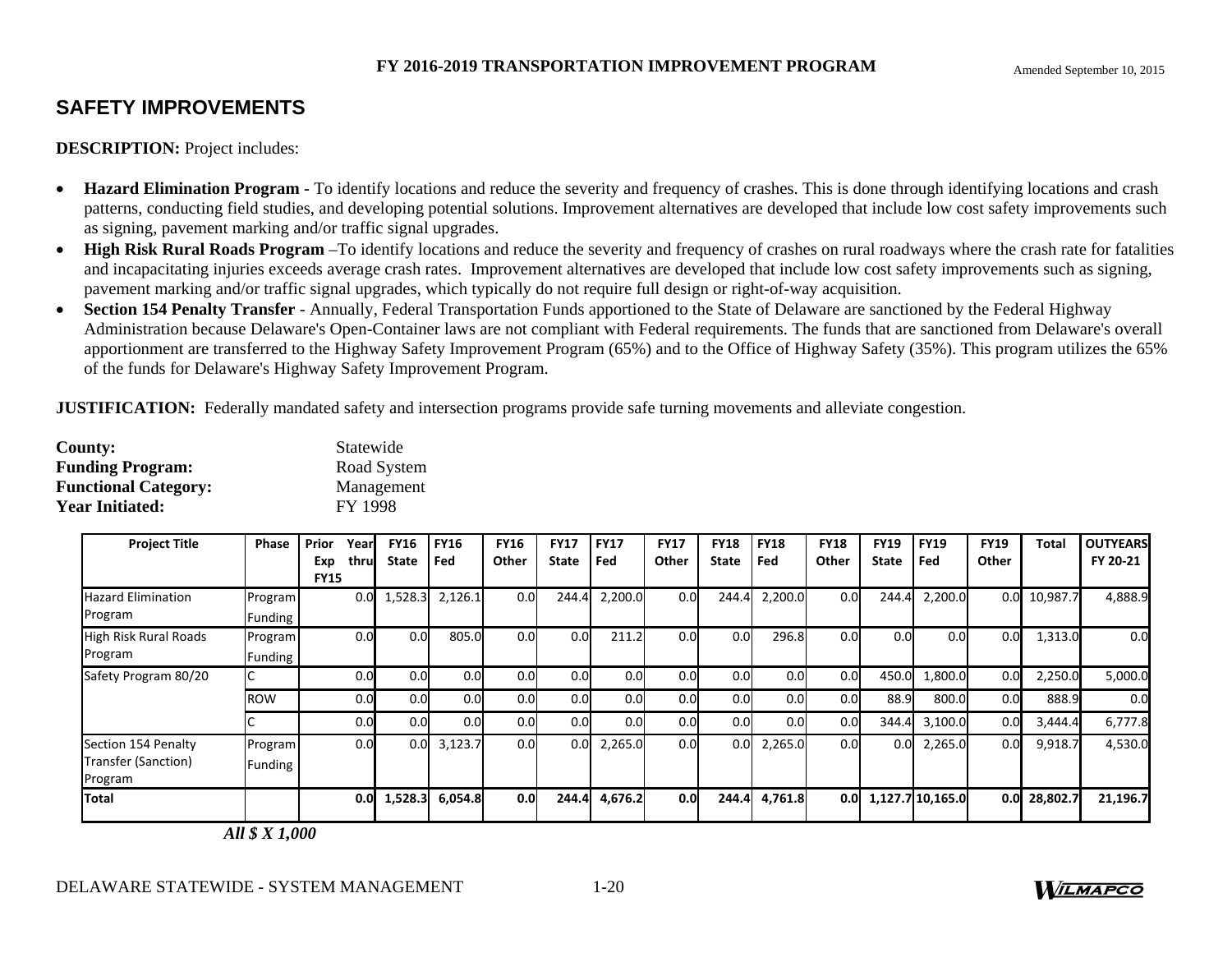# **SIGNAGE AND PAVEMENT MARKINGS**

**DESCRIPTION:** The signage projects involve the need for statewide improvements of signage throughout the state. The goal is to enable not only visitors, but also residents a clear path with appropriate directional signs and eliminate confusion.

**JUSTIFICATION:** These improvements will help improve the safety and ease of negotiation of the road system for the traveling public.

| County:                     | Statewide   |
|-----------------------------|-------------|
| <b>Funding Program:</b>     | Road System |
| <b>Functional Category:</b> | Management  |
| <b>Year Initiated:</b>      | FY 2004     |

| <b>Project Title</b> | Phase   | <b>Prior</b> | Yearl | <b>FY16</b> | l FY16            | <b>FY16</b> | <b>FY17</b>   | <b>IFY17</b>          | <b>FY17</b> | <b>FY18</b> | <b>IFY18</b>          | <b>FY18</b> | <b>FY19</b>  | <b>IFY19</b>          | <b>FY19</b> | Total          | <b>OUTYEARS</b> |
|----------------------|---------|--------------|-------|-------------|-------------------|-------------|---------------|-----------------------|-------------|-------------|-----------------------|-------------|--------------|-----------------------|-------------|----------------|-----------------|
|                      |         | Exp          | thrul | State       | l Fed             | Other       | State Fed     |                       | Other       | State Fed   |                       | Other       | <b>State</b> | l Fed                 | Other       |                | FY 20-21        |
|                      |         | <b>FY15</b>  |       |             |                   |             |               |                       |             |             |                       |             |              |                       |             |                |                 |
| Signage and Pavement | Program |              | 0.0   |             | 4,000.0 1,482.5   |             |               | $0.0$ 2,000.0 1,482.5 |             |             | $0.0$ 2,000.0 1,482.5 |             |              | $0.0$ 2,772.0 1,000.0 |             | $0.0$ 16,219.5 | 7,544.0         |
| <b>Markings</b>      | Funding |              |       |             |                   |             |               |                       |             |             |                       |             |              |                       |             |                |                 |
| Total                |         |              | 0.OI  |             | $4,000.0$ 1,482.5 |             | $0.0$ 2,000.0 | 1.482.5               |             |             | $0.0$ 2,000.0 1,482.5 |             |              | $0.0$ 2,772.0 1,000.0 |             | $0.0$ 16,219.5 | 7,544.0         |
|                      |         |              |       |             |                   |             |               |                       |             |             |                       |             |              |                       |             |                |                 |



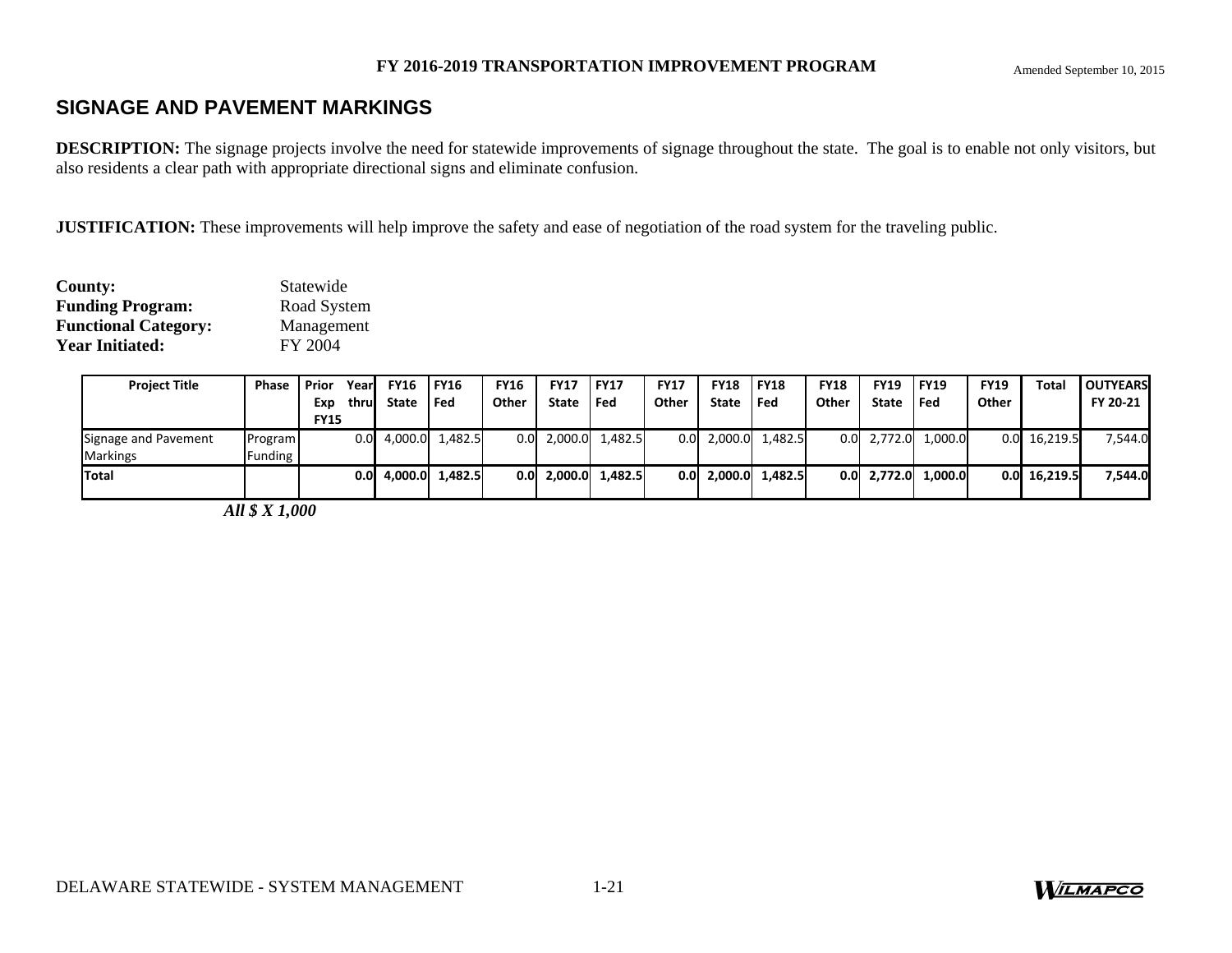# **TECHNOLOGY**

**DESCRIPTION:** The Office of Information Technology (OIT) provides effective management tools for efficient computer operations throughout the department.

Project includes funds for:

- Disadvantaged Business Enterprise
- Information Technology Initiatives
- Records Management
- DMV System
- On the Job Training
- $\bullet$ Summer Transportation Institute

**JUSTIFICATION:** These projects upgrade applications and equipment to enhance all modes of transportation services statewide.

| <b>County:</b>              | Statewide                    |
|-----------------------------|------------------------------|
| <b>Municipality:</b>        |                              |
| <b>Funding Program:</b>     | Support Systems - Technology |
| <b>Functional Category:</b> | Management                   |
| <b>Year Initiated:</b>      | FY 2003                      |

| <b>Project Title</b>                                  | Phase              | Prior<br>Year<br>Exp<br>thrul | <b>FY16</b><br><b>State</b> | <b>FY16</b><br>Fed | <b>FY16</b><br>Other | <b>FY17</b><br><b>State</b> | <b>FY17</b><br>Fed | <b>FY17</b><br>Other | <b>FY18</b><br><b>State</b> | <b>FY18</b><br>Fed | <b>FY18</b><br>Other | <b>FY19</b><br><b>State</b> | <b>FY19</b><br>Fed | <b>FY19</b><br><b>Other</b> | <b>Total</b>   | <b>OUTYEARS</b><br>FY 20-21 |
|-------------------------------------------------------|--------------------|-------------------------------|-----------------------------|--------------------|----------------------|-----------------------------|--------------------|----------------------|-----------------------------|--------------------|----------------------|-----------------------------|--------------------|-----------------------------|----------------|-----------------------------|
|                                                       |                    | <b>FY15</b>                   |                             |                    |                      |                             |                    |                      |                             |                    |                      |                             |                    |                             |                |                             |
| Disadvantaged Business Enterprise Program             | Funding            | 0.0                           | 0.0                         | 279.7              | 0.0                  | 0.0                         | 125.0              | 0.0                  | 0.0                         | 125.0              | 0.0                  | 0.0                         | 125.0              | 0.0                         | 654.7          | 250.0                       |
| DMV Mainframe Modernization<br>Project FY2013         | IT Developm<br>ent | 5,879.5                       | 3,500.0                     | 0.0                | 0.0                  | 3,000.0                     | 0.0                | 0.0                  | 3,400.0                     | 0.0                | 0.0                  | 1,000.0                     | 0.0                |                             | 0.0 10,900.0   | 0.0                         |
| <b>Enterprise Document</b><br>Management              | Program<br>Funding | 1,521.6                       | 150.0                       | 0.0                | 0.0                  | 0.0                         | 0.0                | 0.0                  | 0.0                         | 0.0                | 0.0                  | 0.0                         | 0.0                | 0.0                         | 150.0          | 0.0                         |
| Information Technology Initiatives Program<br>Program | Funding            |                               | 0.0 10,000.0                | 0.0                |                      | 0.0 11,000.0                | 0.0                |                      | $0.0$ 11,000.0              | 0.0                |                      | 0.012,000.0                 | 0.0 <sub>l</sub>   |                             | $0.0$ 44,000.0 | 25,000.0                    |
| On the Job Training / Supportive<br>Services          | Program<br>Funding | 0.0                           | 0.0                         | 110.3              | 0.0                  | 0.0                         | 100.0              | 0.0                  | 0.0                         | 100.0              | 0.0                  | 0.0                         | 100.0              | 0.0                         | 410.3          | 200.0                       |
| Summer Transportation Institute<br>Program            | Program<br>Funding | 0.0                           | 13.8                        | 55.0               | 0.0                  | 13.8                        | 55.0               | 0.0                  | 13.8                        | 55.0               | 0.0                  | 13.8                        | 55.0               | 0.0                         | 275.0          | 137.5                       |
| DMV Toll Equipment Upgrade                            | Program<br>Funding | 0.0                           | 0.0                         | 0.0                | 0.0                  | 5,000.0                     | 0.0                | 0.0                  | 5,000.0                     | 0.0                | 0.0                  | 5,000.0                     | 0.0 <sub>l</sub>   |                             | 0.0 15,000.0   | 0.0                         |
| Total                                                 |                    |                               | 7,401.1 13,663.8            | 445.0              |                      | 0.0 19,013.8                | 280.0              |                      | $0.0$ 19,413.8              | 280.0              |                      | 0.0 18,013.8                | 280.0              |                             | 0.0 71,390.0   | 25,587.5                    |

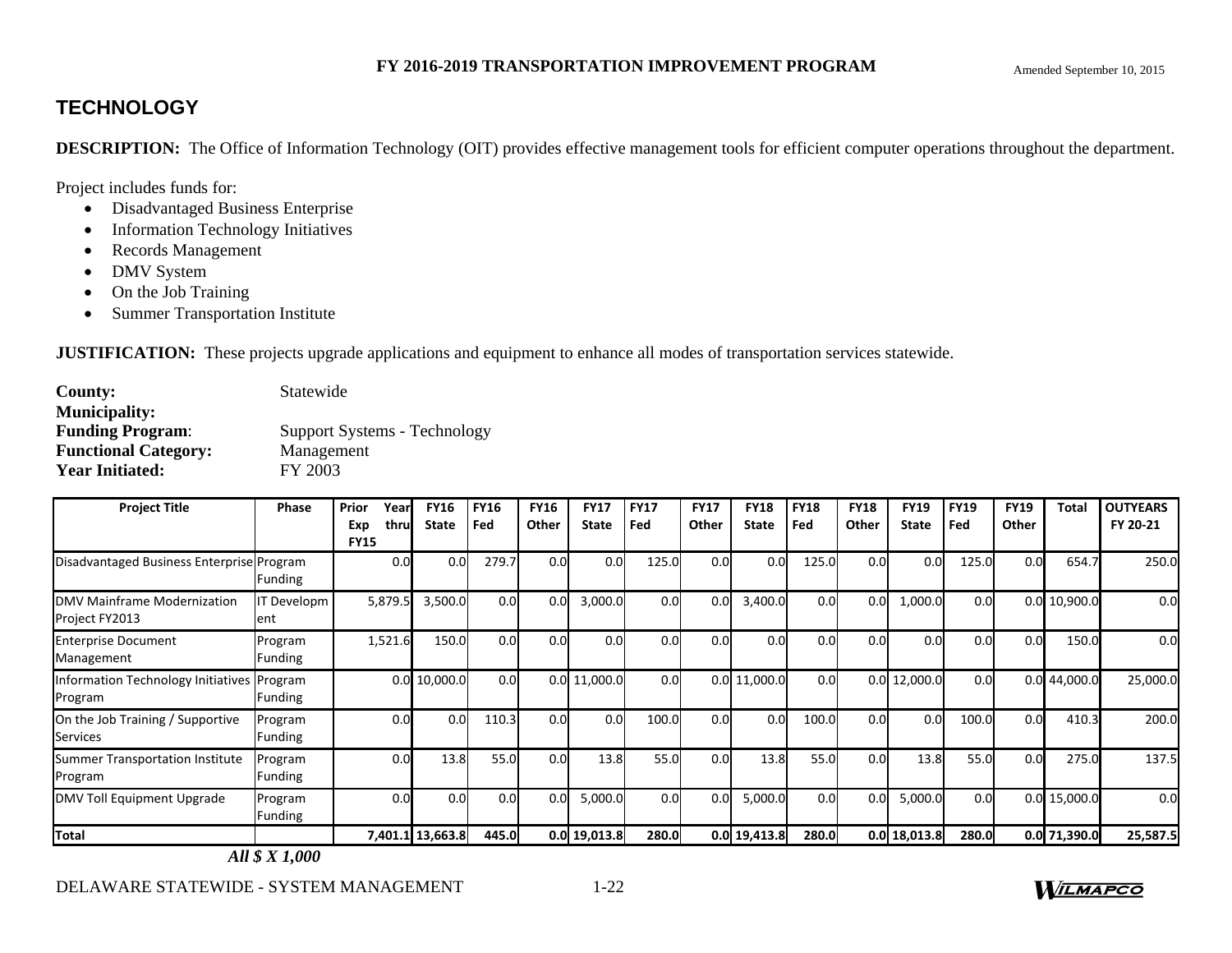# **TRAFFIC CALMING PROGRAM**

**DESCRIPTION:** This program, initiated in FY 2000, involves the design and construction of traffic calming facilities and non-motorized transportation projects. Traffic calming projects include, but are not limited to, roundabout intersection designs, pedestrian and bicycle facilities, transit access, park and ride facilities, traffic calming and other solutions to slow traffic. The Department is working with several residential communities to plan, develop and construct traffic calming projects. Study, design, and public outreach elements of the residential and development traffic calming projects are funded through the Department via this funding category. Constructions for small projects, such as speed humps, are funded through the sponsoring legislator's Community Transportation Fund (CTF) allocation. Larger projects can be funded with a combination of CTF and DelDOT funds.

**JUSTIFICATION:** To provide for safe, multi-modal transportation and encourage movement of people and goods through other than single occupant vehicles.

| County:                     | Statewide      |
|-----------------------------|----------------|
| <b>Municipality:</b>        |                |
| <b>Funding Program:</b>     | Road System    |
| <b>Functional Category:</b> | Management     |
| <b>Year Initiated:</b>      | <b>FY 2000</b> |

| <b>Project Title</b>         | Phase              | l Prior<br>Exp | Yearl<br>thrul | <b>FY16</b><br><b>State</b> | <b>FY16</b><br>l Fed | <b>FY16</b><br>Other | <b>FY17</b><br><b>State</b> | <b>FY17</b><br>l Fed | <b>FY17</b><br>Other | <b>FY18</b><br><b>State</b> | <b>FY18</b><br>l Fed | <b>FY18</b><br>Other | <b>FY19</b><br><b>State</b> | <b>FY19</b><br>Fed | <b>FY19</b><br>Other | Total | <b>OUTYEARS</b><br>FY 20-21 |
|------------------------------|--------------------|----------------|----------------|-----------------------------|----------------------|----------------------|-----------------------------|----------------------|----------------------|-----------------------------|----------------------|----------------------|-----------------------------|--------------------|----------------------|-------|-----------------------------|
|                              |                    | <b>FY15</b>    |                |                             |                      |                      |                             |                      |                      |                             |                      |                      |                             |                    |                      |       |                             |
| <b>Traffic Calming</b>       | Program<br>unding- |                | 0.0            | 151.0                       | 0.0                  | 0.0                  | 150.0                       | 0.0                  | 0.0                  | 150.0                       | 0.0                  | 0.0                  | 150.0                       | 0.0 <sub>l</sub>   | 0.0                  | 601.0 | 300.0                       |
| <b>Traffic Calming Total</b> |                    |                | 0.0            | 151.0                       | 0.0                  | 0.0                  | 150.0                       | 0.0 <sub>l</sub>     | 0.0                  | 150.0                       | 0.0 <sub>l</sub>     | 0.0 <sub>l</sub>     | 150.0                       | 0.0                | 0.0                  | 601.0 | 300.0                       |

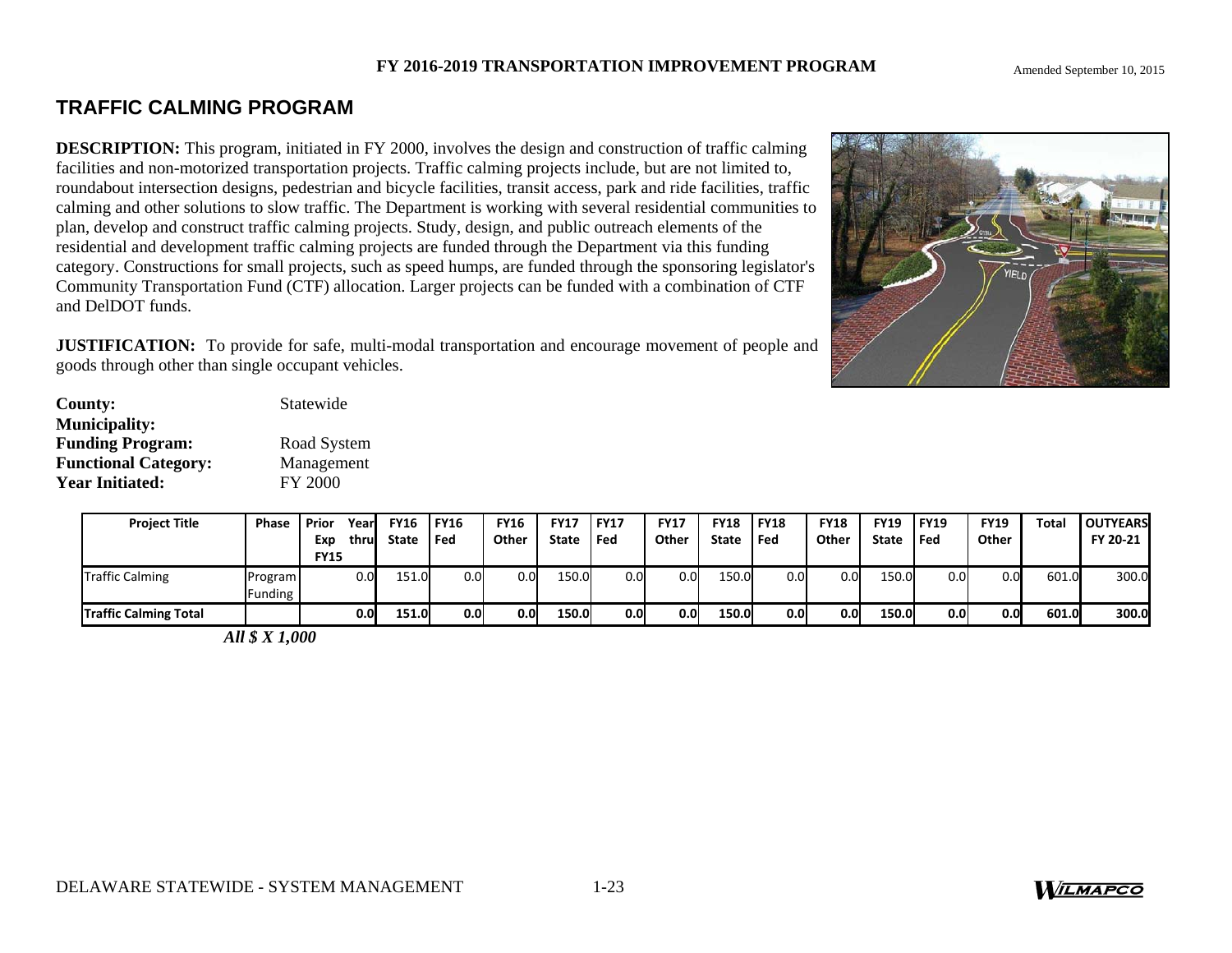# **TRANSPORTATION ENHANCEMENTS/TRANSPORTATION ALTERNATIVES PROGRAM - DELAWARE**

**DESCRIPTION:** The Transportation Alternatives Program (TAP) provides funding needed to support the development and implementation of a variety of nontraditional projects that highlight the cultural, aesthetic, and environmental aspects of the transportation system. TAP funds projects that fall into one or more of the following categories:

- $\bullet$ Construction, planning, and design of on-road and off-road trail facilities for pedestrians, bicyclists, and other nonmotorized transportation.
- $\bullet$  Construction, planning, and design of infrastructure-related projects and systems that will provide safe routes for non-drivers, including children, older adults, and individuals with disabilities to access daily needs.
- $\bullet$ Conversion and use of abandoned railroad corridors for trails for pedestrians, bicyclists, or other nonmotorized transportation users.
- $\bullet$ Construction of turnouts, overlooks, and viewing areas.
- $\bullet$  Community improvement activities, including inventory, control, or removal of outdoor advertising; historic preservation and rehabilitation of historic transportation facilities; vegetation management practices for roadway safety, invasive species prevention, and erosion control; and archaeological activities relating transportation projects.
- $\bullet$  Environmental mitigation activities, including pollution prevention, abatement, and mitigation to address stormwater management, control, and water pollution related to highway construction or due to highway runoff; or reduce vehicle-caused wildlife mortality or to restore and maintain habitat connectivity.
- $\bullet$ The recreational trails program (listed separately in the Delaware Statewide section of the TIP).
- $\bullet$ The safe routes to school program (listed with Planning in the TIP).
- $\bullet$ Planning, designing, or constructing boulevards and other roadways largely in the right-of-way of former Interstate System routes or other divided highways.

**JUSTIFICATION:** This includes a federally mandated program for non-traditional enhancements to transportation infrastructure and services.

| <b>County:</b>              | Statewide                                                |
|-----------------------------|----------------------------------------------------------|
| <b>Municipality:</b>        |                                                          |
| <b>Funding Program:</b>     | Road System $-$ Other                                    |
| <b>Functional Category:</b> | Management                                               |
| <b>Year Initiated:</b>      | FY 1994, previously known as Transportation Enhancements |

| <b>Project Title</b>                | Phase   | Prior       | Year  | <b>FY16</b> | <b>FY16</b>   | <b>FY16</b>      | <b>FY17</b>  | <b>IFY17</b> | <b>FY17</b> | <b>FY18</b>  | <b>IFY18</b>  | <b>FY18</b>      | <b>FY19</b> | <b>FY19</b>   | <b>FY19</b> | Total    | <b>OUTYEARS</b> |
|-------------------------------------|---------|-------------|-------|-------------|---------------|------------------|--------------|--------------|-------------|--------------|---------------|------------------|-------------|---------------|-------------|----------|-----------------|
|                                     |         | Exp         | thrul | State       | l Fed         | Other            | <b>State</b> | l Fed        | Other       | <b>State</b> | l Fed         | Other            | State       | l Fed         | Other       |          | FY 20-21        |
|                                     |         | <b>FY15</b> |       |             |               |                  |              |              |             |              |               |                  |             |               |             |          |                 |
| Transportation Alternatives Program |         |             | 0.0   |             | 636.3 4,640.7 | 0.0              | 763.1        | 3,052.4      | 0.0         |              | 709.3 2,837.1 | 0.0 <sub>l</sub> |             | 709.3 2,837.1 | 0.0         | 16,185.2 | 7,092.7         |
| Program                             | Funding |             |       |             |               |                  |              |              |             |              |               |                  |             |               |             |          |                 |
| <b>Total</b>                        |         |             | 0.0   | 636.3       | 4.640.7       | 0.0 <sub>l</sub> | 763.1        | 3.052.4      | 0.0         |              | 709.3 2.837.1 | 0.0 <sub>l</sub> |             | 709.3 2,837.1 | 0.01        | 16.185.2 | 7,092.7         |
|                                     |         |             |       |             |               |                  |              |              |             |              |               |                  |             |               |             |          |                 |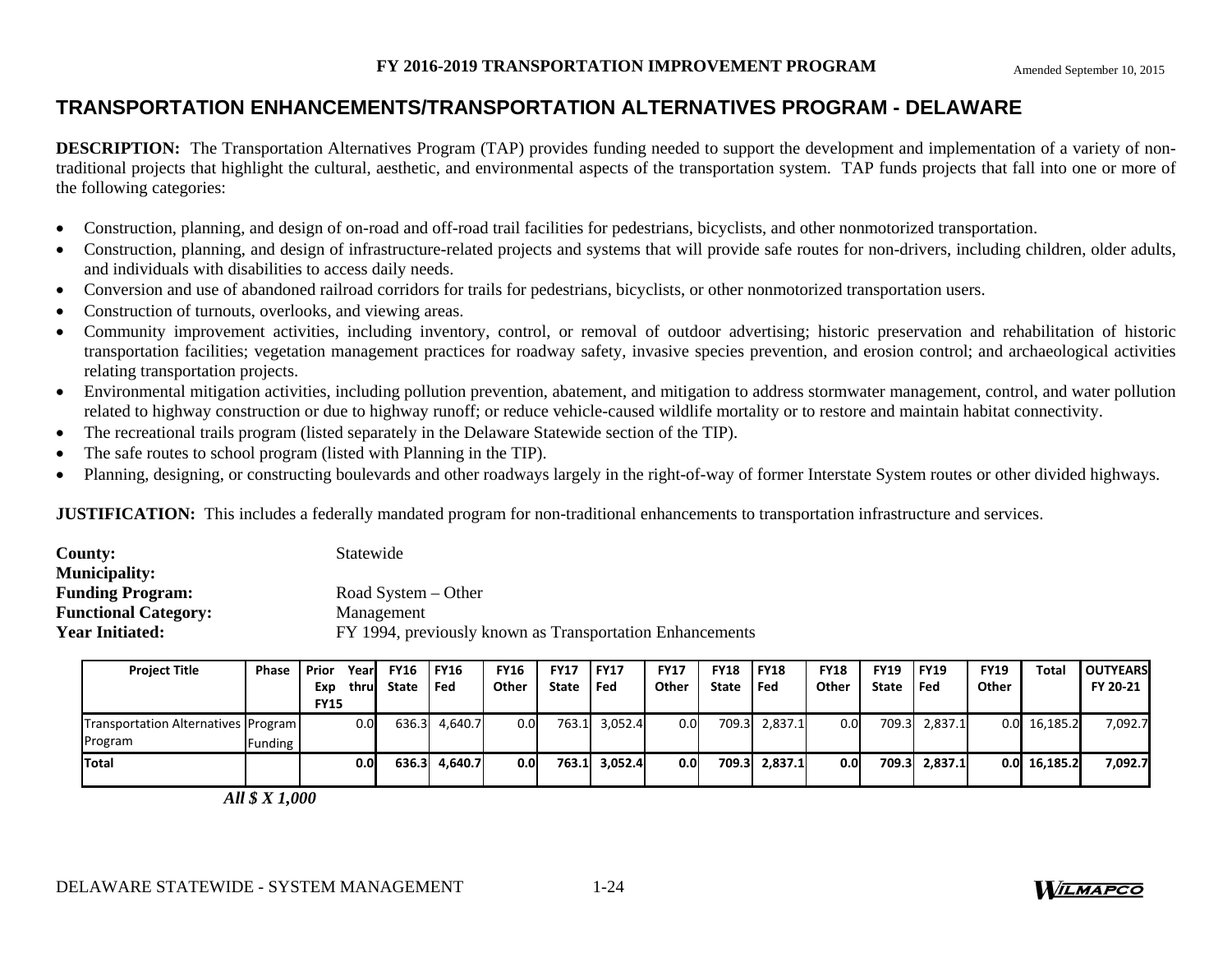## **TRANSPORTATION MANAGEMENT IMPROVEMENTS**

**DESCRIPTION:** To develop a multi-modal approach to improving the movement of people and goods using an Intelligent Transportation System and a Transportation Management Center (TMC, or control room) to monitor travel and adjust signals, signage, transit, etc. to lessen congestion using DelTRAC technology.

- $\bullet$  Safer Travel – New traffic control systems can reduce the number of vehicle stops, minimize changes in vehicle speeds, and improve traffic flow - all of which help reduce the number of accidents.
- $\bullet$  Less Traffic Congestion – DelTrac reduces traffic jams and travel time by continuously monitoring current conditions and automatically adjusting traffic signals, freeway ramp access, lane use, and transit schedules in response to real-time demand. Less traffic congestion results in safer, less stressful driving conditions.
- $\bullet$  Better Travel Information – At home, en route, or at work, travelers will have access to real-time, accurate information about transit, train, and flight schedules, roadway conditions, and other travel information via radio, kiosks, cable TV, internet access, and variable message signs on the bus or highway.
- $\bullet$  Improved Multi-modal Coordination – With the help of better travel information, travelers can make better decisions as to mode choice. For example, if a traveler is aware that his or her regular route to work is congested, he or she may opt for taking transit that particular day. Schedule and fare information provided in real-time makes train and bus transfers more convenient. Transportation managers benefit as well, as they can maximize the system's efficiency by coordinating their activities across travel modes. For example, through the automatic vehicle locator system on buses, the TMC can provide buses traveling behind schedule with longer "green time" at signalized intersections to help them get back on schedule.
- $\bullet$  Quicker Emergency Response – With monitoring equipment, the TMC may detect, verify, and respond more quickly to incidents on the state's transportation system. Together with its emergency response partners (i.e. Department of Public Safety, Volunteer Firemen's Association, and Department of Natural Resources and Environmental Control), the TMC can act to ensure that incidents are cleared more quickly, reducing congestion and increasing safety. In the future, travelers in need of aid can benefit from communication and information technology which, among other things, can automatically send "mayday signals" to dispatch centers so trained emergency staff may locate an incident more quickly. Cellular call-in programs such as #77 and motorist call boxes are also used to facilitate emergency responses.
- $\bullet$  Improved Efficiency – DelTrac technology allows DelDOT to make more efficient use of its existing resources by automating functions, sharing real-time information, and improving safety. It also helps private companies through improved freight delivery. Consumers save money through more efficient travel.
- $\bullet$  Variable Message and Speed Limit Signs: To promote safe driving conditions, the department will install variable message boards and variable speed signs on limited-access and heavily traveled roads (I-95, I-295, I-495 and SR 1) throughout the state. These signs will help notify motorists in the event of unsafe driving conditions as a result of excessive traffic, or on Ozone Action Days when speed limits will be reduced, as necessary, to improve air quality. A prototype has been operational along southbound SR 1 near Smyrna since July 2002.



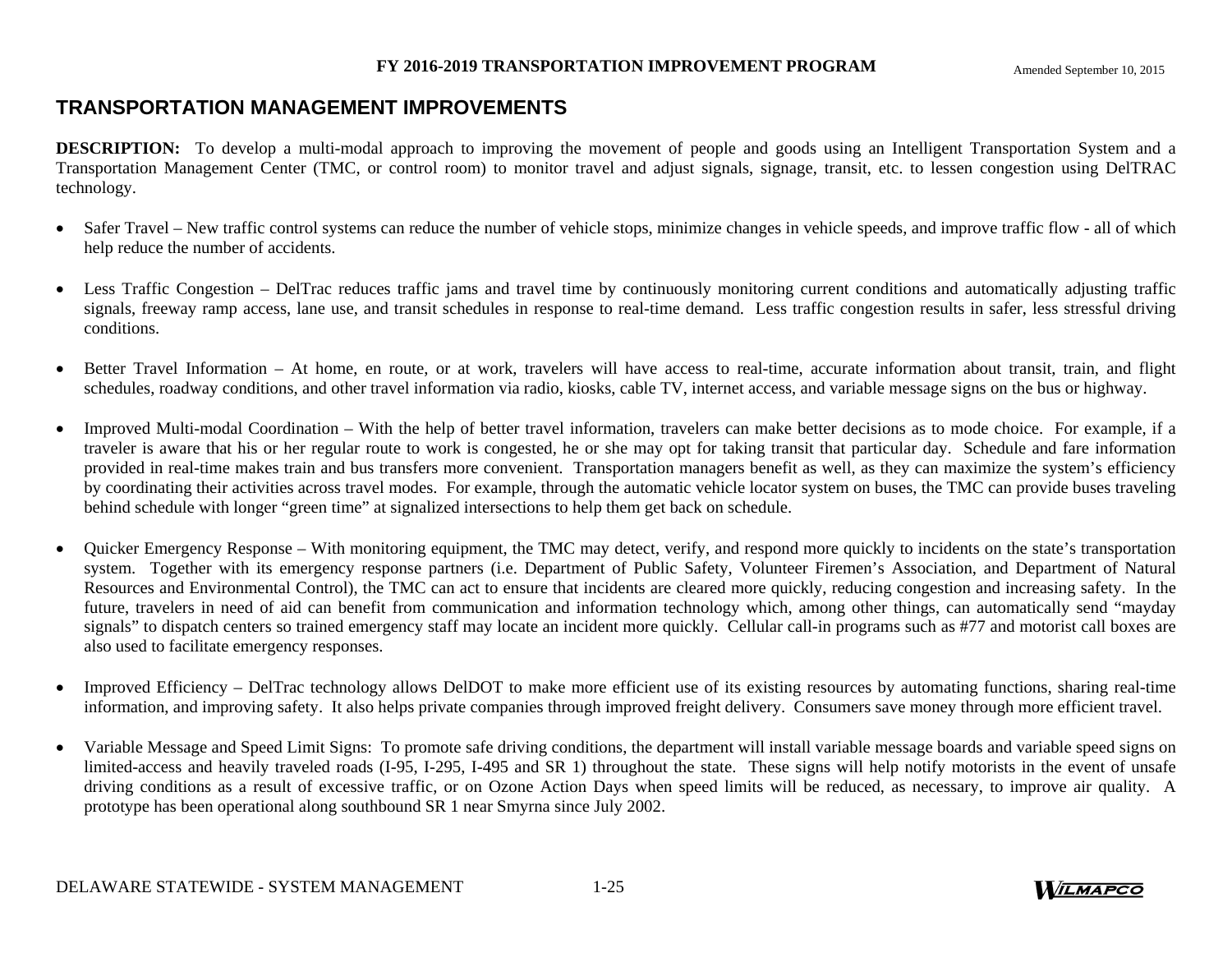# **TRANSPORTATION MANAGEMENT IMPROVEMENTS (Continued)**

| <b>County:</b>              | Statewide                                           |
|-----------------------------|-----------------------------------------------------|
| <b>Municipality:</b>        |                                                     |
| <b>Funding Program:</b>     | Support Systems – Transportation Management Systems |
| <b>Functional Category:</b> | Management                                          |
| <b>Year Initiated:</b>      | Various prior names: Rideshare FY 1991, ITS FY 1993 |

| <b>Project Title</b>                                   | <b>Phase</b>       | Prior<br>Exp<br><b>FY15</b> | <b>FY16</b><br>Year<br>thrul<br>State | <b>FY16</b><br>Fed | <b>FY16</b><br>Other | <b>FY17</b><br><b>State</b> | <b>FY17</b><br>Fed | <b>FY17</b><br>Other | <b>FY18</b><br><b>State</b> | <b>FY18</b><br>Fed | <b>FY18</b><br>Other | <b>FY19</b><br>State | <b>FY19</b><br>Fed | <b>FY19</b><br>Other | Total    | <b>OUTYEARS</b><br>FY 20-21 |
|--------------------------------------------------------|--------------------|-----------------------------|---------------------------------------|--------------------|----------------------|-----------------------------|--------------------|----------------------|-----------------------------|--------------------|----------------------|----------------------|--------------------|----------------------|----------|-----------------------------|
| <b>Traffic Signal Revolving</b><br><b>Fund Program</b> | <b>Traffic</b>     |                             | 0.0                                   | 125.0              | 0.0<br>0.0           | 125.0                       | 0.0                | 0.0                  | 125.0                       | 0.0                | 0.0 <sub>l</sub>     | 125.0                | 0.0 <sub>l</sub>   | 0.0                  | 500.0    | 250.0                       |
| <b>MUTCD Compliance</b><br>Program                     | Traffic            |                             | 0.0                                   | 3,046.2<br>0.01    | 0.01                 | 0.0 <sub>l</sub>            | 3,453.8            | 0.0 <sub>l</sub>     | 400.0                       | 1,600.0            | 0.0 <sub>l</sub>     | 400.0                | 1,600.0            | 0.0                  | 10,500.0 | 4,000.0                     |
| Rideshare Program / Trip<br>Mitigation                 | Program<br>Funding |                             | 0.0                                   | 360.0<br>0.0       | 90.0                 | 0.0 <sub>l</sub>            | 360.0              | 90.0                 | 0.0                         | 360.0              | 90.0                 | 0.0                  | 360.0              | 90.0                 | 1,800.0  | 930.0                       |
| Transportation<br>Management<br>Improvements           | Program<br>Funding |                             | 1,242.1<br>0.0                        | 4,968.6            | 0.0 <sub>l</sub>     | 1,475.0                     | 5,900.0            | 0.0 <sub>l</sub>     | 1,475.0                     | 5,900.0            |                      | $0.0 \quad 1,475.0$  | 5,900.0            | 0.0                  | 28,335.7 | 14,750.0                    |
| <b>Total</b>                                           |                    |                             | 1,367.1<br>0.0                        | 8,374.8            | 90.O                 | 1,600.0                     | 9,713.8            | 90.0                 | 2,000.0                     | 7,860.0            | 90.0                 | 2,000.0              | 7,860.0            | 90.0                 | 41,135.7 | 19,930.0                    |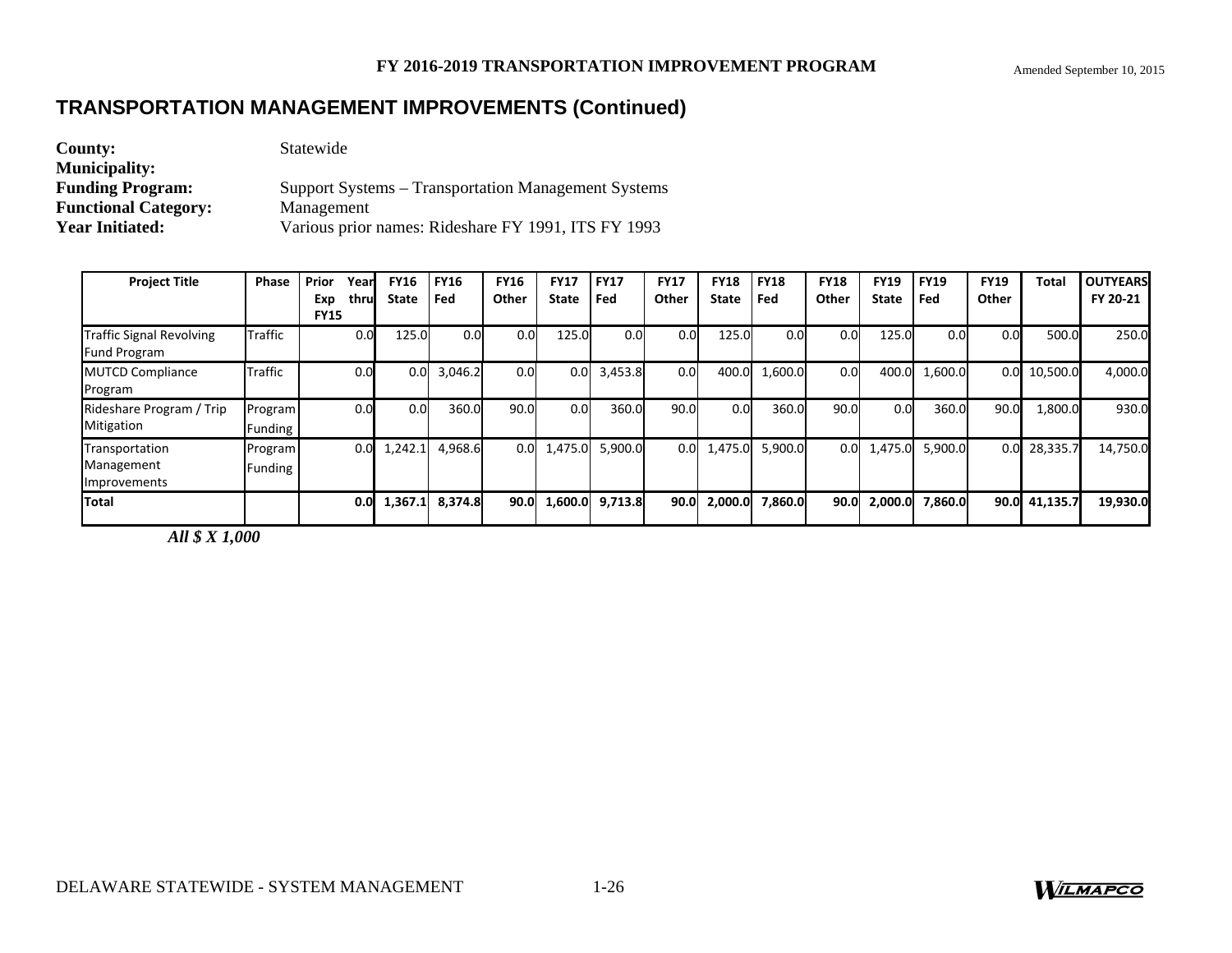# **ENGINEERING AND CONTINGENCIES**

**DESCRIPTION:** Allows funding for capital projects that encounter unanticipated design, construction issues, environmental improvements, and training.

**JUSTIFICATON:** To provide the resources necessary for unforeseen capital expenditures not covered by individual project authorizations.

| County:                     | Statewide                                       |
|-----------------------------|-------------------------------------------------|
| <b>Municipality:</b>        |                                                 |
| <b>Funding Program:</b>     | Support Systems – Engineering and Contingencies |
| <b>Functional Category:</b> | Other                                           |
| <b>Year Initiated:</b>      | FY 1996                                         |
|                             |                                                 |

| <b>Project Title</b>          | Phase          | <b>Prior Year Expl</b> | <b>FY16</b>      | <b>FY16</b> | <b>FY16</b> | <b>FY17</b>    | <b>FY17</b> | <b>FY17</b> | <b>FY18</b>      | <b>FY18</b> | <b>FY18</b>      | <b>FY19</b>    | <b>FY19</b> | <b>FY19</b> | <b>Total</b> | <b>OUTYEARS</b> |
|-------------------------------|----------------|------------------------|------------------|-------------|-------------|----------------|-------------|-------------|------------------|-------------|------------------|----------------|-------------|-------------|--------------|-----------------|
|                               |                | thru FY15              | State            | Fed         | Other       | <b>State</b>   | Fed         | Other       | <b>State</b>     | Fed         | Other            | State          | Fed         | Other       |              | FY 20-21        |
| <b>Engineering and</b>        | Program        |                        | 0.0 27,595.0     | 0.01        |             | $0.0$ 26.845.0 | 0.0         |             | $0.0$ 26,845.0   | 0.0         |                  | $0.0$ 26.845.0 | 0.0         | 0.0         | 108,130.0    | 53,690.0        |
| Contingency                   | <b>Funding</b> |                        |                  |             |             |                |             |             |                  |             |                  |                |             |             |              |                 |
| <b>Environmental</b>          | Planning       | 0.0                    | 636.8            | 18.0        | 0.0         | 695.0          | 18.0        | 0.0         | 560.0            | 18.0        | 0.0 <sub>l</sub> | 545.0          | 18.0        | 0.0         | 2,508.8      | 1,126.0         |
| <b>I</b> Improvements         |                |                        |                  |             |             |                |             |             |                  |             |                  |                |             |             |              |                 |
| <b>Education and Training</b> | Audit          |                        | 0.0 <sub>l</sub> | 313.2       | 0.0         | 0.0            | 200.0       | 0.01        | 0.0              | 200.0       | 0.0              | 0.0            | 200.0       | 0.0         | 913.2        | 400.0           |
| <b>Total</b>                  |                |                        | 0.0 28.231.8     | 331.2       |             | $0.0$ 27,540.0 | 218.0       |             | $0.0$   27.405.0 | 218.0       |                  | 0.0 27.390.0   | 218.0       | 0.0         | 111.552.0    | 55,216.0        |